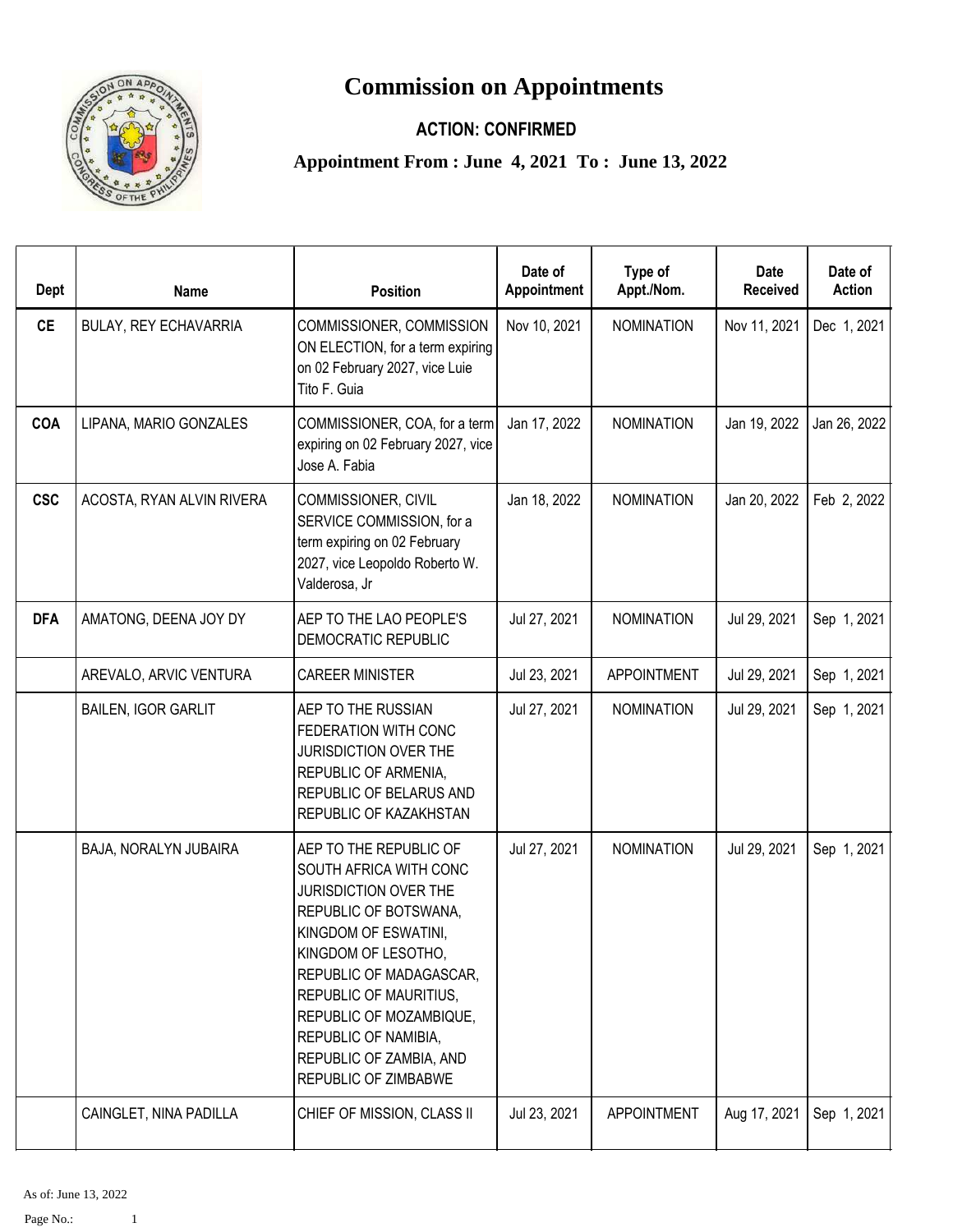| <b>Dept</b> | <b>Name</b>                                          | <b>Position</b>                                                                                                                                                                                                                                                                                                                                                             | Date of<br>Appointment | Type of<br>Appt./Nom. | Date<br><b>Received</b> | Date of<br><b>Action</b> |
|-------------|------------------------------------------------------|-----------------------------------------------------------------------------------------------------------------------------------------------------------------------------------------------------------------------------------------------------------------------------------------------------------------------------------------------------------------------------|------------------------|-----------------------|-------------------------|--------------------------|
|             | CASTAÑEDA, NARCISO TEODORO CHIEF OF MISSION, CLASS I |                                                                                                                                                                                                                                                                                                                                                                             | Jul 23, 2021           | <b>APPOINTMENT</b>    | Jul 29, 2021            | Sep 1, 2021              |
|             | DIANO, MELANIE RITA BALISI                           | <b>CAREER MINISTER</b>                                                                                                                                                                                                                                                                                                                                                      | Jul 23, 2021           | <b>APPOINTMENT</b>    | Jul 29, 2021            | Sep 1, 2021              |
|             | DINGAL, MARY JENNIFER<br><b>DOMINGO</b>              | <b>CAREER MINISTER</b>                                                                                                                                                                                                                                                                                                                                                      | Jul 23, 2021           | <b>APPOINTMENT</b>    | Jul 29, 2021            | Sep 1, 2021              |
|             | FOS, ENRICO TRINIDAD                                 | AEP TO THE KINGDOM OF<br>NORWAY WITH CONC<br><b>JURISDICTION OVER THE</b><br>REPUBLIC OF ICELAND                                                                                                                                                                                                                                                                            | Jul 27, 2021           | <b>NOMINATION</b>     | Jul 29, 2021            | Sep 1, 2021              |
|             | JAMORALIN, GINA ALAGON                               | CHIEF OF MISSION, CLASS I                                                                                                                                                                                                                                                                                                                                                   | Jul 23, 2021           | APPOINTMENT           | Jul 29, 2021            | Sep 1, 2021              |
|             | KAPUNAN, EDUARDO JR., E.                             | AEP TO THE FEDERAL<br>REPUBLIC OF GERMANY, WITH<br>SALARY AND EMOLUMENTS OF<br>A CM I                                                                                                                                                                                                                                                                                       | Jul 7, 2021            | <b>NOMINATION</b>     | Jul 8, 2021             | Sep 1, 2021              |
|             | LAO, BRYAN DEXTER BURGOS                             | <b>CAREER MINISTER</b>                                                                                                                                                                                                                                                                                                                                                      | Jul 23, 2021           | APPOINTMENT           | Jul 29, 2021            | Sep 1, 2021              |
|             | LAZARO, MARIA THERESA STA.<br><b>MARIA</b>           | CHIEF OF MISSION, CLASS II                                                                                                                                                                                                                                                                                                                                                  | Jul 23, 2021           | APPOINTMENT           | Jul 29, 2021            | Sep 1, 2021              |
|             | MAHILUM-WEST, JUNEVER M.                             | AEP TO THE FRENCH<br>REPUBLIC W/ CON JURIS OVER<br>THE PRINCIPALITY OF MONACO                                                                                                                                                                                                                                                                                               | Aug 6, 2021            | RE-NOMINATION         | Aug 9, 2021             | Sep 1, 2021              |
|             | MAYO, PORFIRIO MARALIT JR.                           | CHIEF OF MISSION, CLASS II                                                                                                                                                                                                                                                                                                                                                  | Jul 23, 2021           | <b>APPOINTMENT</b>    | Jul 29, 2021            | Sep 1, 2021              |
|             | OLEA, IVAN FRANK MODEQUILLO                          | CHIEF OF MISSION, CLASS II                                                                                                                                                                                                                                                                                                                                                  | Jul 23, 2021           | <b>APPOINTMENT</b>    | Jul 29, 2021            | Sep 1, 2021              |
|             | ORONCE, RACHEL ANNE L.                               | <b>FOREIGN SERVICE OFFICER I</b>                                                                                                                                                                                                                                                                                                                                            | Jul 23, 2021           | <b>APPOINTMENT</b>    | Jul 29, 2021            | Sep 1, 2021              |
|             | RODRIGUEZ, LEAH VICTORIA<br>CARADA                   | <b>CAREER MINISTER</b>                                                                                                                                                                                                                                                                                                                                                      | Jul 23, 2021           | <b>APPOINTMENT</b>    | Jul 29, 2021            | Sep 1, 2021              |
|             | TANG, MARIE CHARLOTTE GOLIM AEP TO THE REPUBLIC OF   | <b>KENYA WITH CONCURRENT</b><br><b>JURISDICTION OVER THE</b><br>DEMOCRATIC REPUBLIC OF<br>CONGO, REPUBLIC OF CONGO,<br>REPUBLIC OF MALAWI,<br>REPUBLIC OF SEYCHELLES,<br>FEDERAL REPUBLIC OF<br>SOMALIA, REPUBLIC OF SOUTH<br>SUDAN, UNITED REPUBLIC OF<br>TANZANIA, REPUBLIOF<br>UGANDA, REPUBLIC OF<br>RWANDA, REPUBLIC OF<br>BURUNDI, AND UNION OF THE<br><b>COMOROS</b> | Jul 27, 2021           | <b>NOMINATION</b>     | Jul 29, 2021            | Sep 1, 2021              |
|             | TIROL-IGNACIO, MARIAN<br><b>JOCELYN REYES</b>        | AEP TO NEGARA BRUNEI<br>DARUSSALAM                                                                                                                                                                                                                                                                                                                                          | Jul 27, 2021           | <b>NOMINATION</b>     | Jul 29, 2021            | Sep 1, 2021              |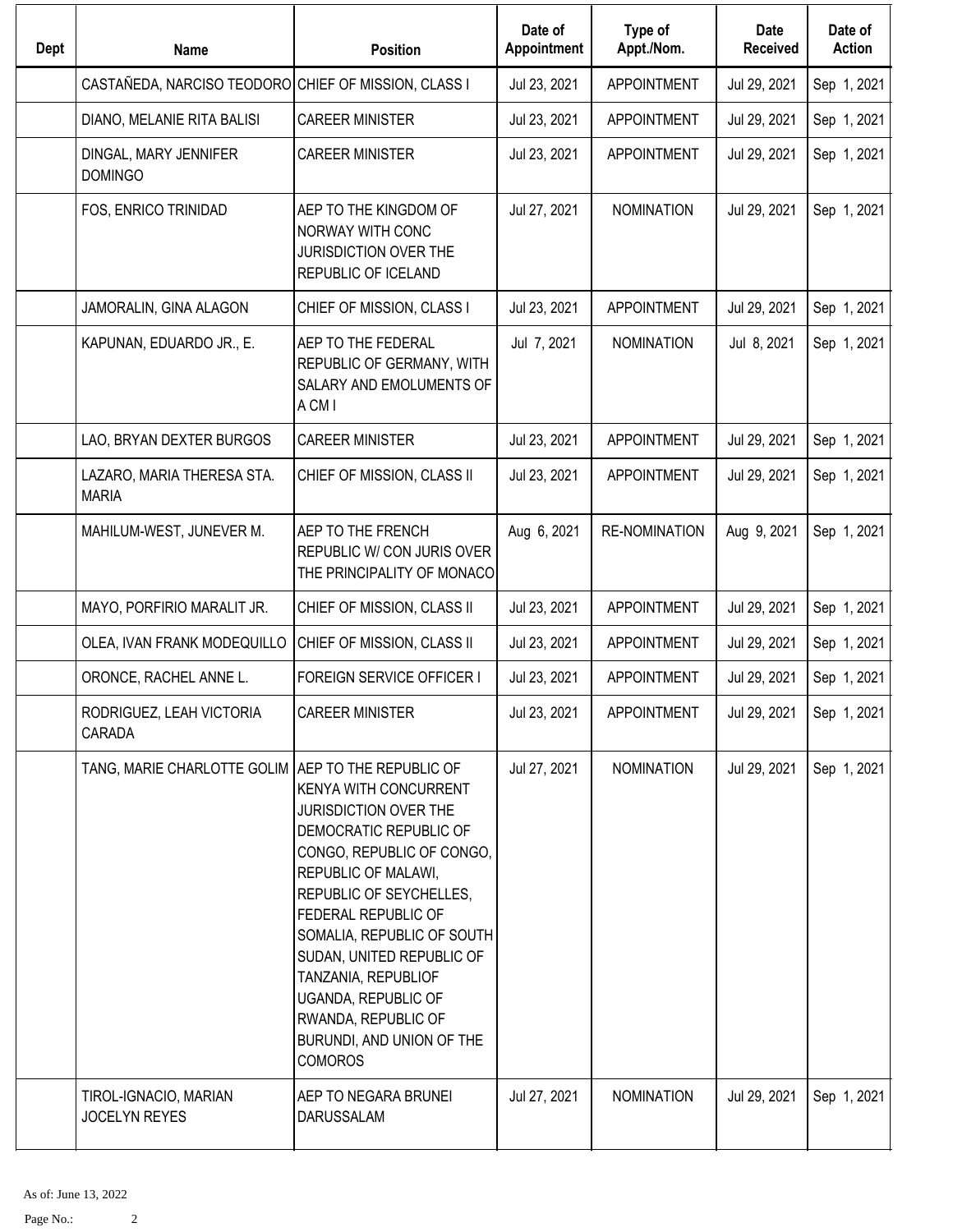| Dept       | Name                                      | <b>Position</b>                                                                                                                                                                                                                                                             | Date of<br>Appointment | Type of<br>Appt./Nom. | <b>Date</b><br><b>Received</b> | Date of<br><b>Action</b> |
|------------|-------------------------------------------|-----------------------------------------------------------------------------------------------------------------------------------------------------------------------------------------------------------------------------------------------------------------------------|------------------------|-----------------------|--------------------------------|--------------------------|
|            | AUSAN, LEO TITO LUNAR JR.                 | CHIEF OF MISSION, CLASS II                                                                                                                                                                                                                                                  | Jul 23, 2021           | <b>APPOINTMENT</b>    | Aug 17, 2021                   | Sep 22, 2021             |
|            | CABRERA, JOSE ALMODOVAR III               | CHIEF OF MISSION, CLASS II                                                                                                                                                                                                                                                  | Jul 23, 2021           | <b>APPOINTMENT</b>    | Jul 29, 2021                   | Sep 22, 2021             |
|            | CHAN, MARIO FONTANILLA                    | AMB EXTRA AND PLENI TO THE<br>FEDERATIVE REPUBLIC OF<br>BRAZIL W/ CON JURIS OVER<br>THE REPUBLIC OF COLUMBIA,<br>THE CO-OPERATIVE REPUBLIC<br>OF GUYANA, THE REPUBLIC OF<br>SURINAME, AND THE<br>BOLIVARIAN REPUBLIC OF<br>VENEZUELA W/ THE SALARY<br>AND EMOLUMENTS OF CMI | Sep 7, 2021            | <b>NOMINATION</b>     | Sep 8, 2021                    | Sep 22, 2021             |
|            | CONFIADO, SULPICIO MIGUEL                 | CHIEF OF MISSION, CLASS I                                                                                                                                                                                                                                                   | Jul 23, 2021           | <b>APPOINTMENT</b>    | Aug 17, 2021                   | Sep 22, 2021             |
|            | CONVALECER, ARIZ SEVERINO<br>VILLAESCU    | <b>CAREER MINISTER</b>                                                                                                                                                                                                                                                      | Jul 23, 2021           | <b>APPOINTMENT</b>    | Jul 29, 2021                   | Sep 22, 2021             |
|            | CORTES, MARIA PAZ GABAN                   | <b>CAREER MINISTER</b>                                                                                                                                                                                                                                                      | Jul 23, 2021           | <b>APPOINTMENT</b>    | Jul 29, 2021                   | Sep 22, 2021             |
|            | FERNANDEZ, EMILIO TORRES                  | CHIEF OF MISSION, CLASS II                                                                                                                                                                                                                                                  | Jul 23, 2021           | <b>APPOINTMENT</b>    | Aug 17, 2021                   | Sep 22, 2021             |
|            | GENOTIVA, REDENTOR DIAZ                   | FOREIGN SERVICE OFFICER I                                                                                                                                                                                                                                                   | Jun 4, 2021            | <b>RE-APPOINTMENT</b> | Aug 17, 2021                   | Sep 22, 2021             |
|            | IGNACIO, JOSEL FRANCISCO                  | CHIEF OF MISSION, CLASS II                                                                                                                                                                                                                                                  | Jul 23, 2021           | <b>APPOINTMENT</b>    | Jul 29, 2021                   | Sep 22, 2021             |
|            | IMPERIAL, NATHANIEL GARCIA                | CHIEF OF MISSION, CLASS I                                                                                                                                                                                                                                                   | Jul 23, 2021           | <b>APPOINTMENT</b>    | Aug 17, 2021                   | Sep 22, 2021             |
|            | LEMQUE, ROSARIO PAULINO                   | CHIEF OF MISSION, CLASS II                                                                                                                                                                                                                                                  | Jul 23, 2021           | <b>APPOINTMENT</b>    | Jul 29, 2021                   | Sep 22, 2021             |
|            | MANANGAN, CHARLIE PACAÑA                  | CHIEF OF MISSION, CLASS I                                                                                                                                                                                                                                                   | Jul 23, 2021           | <b>APPOINTMENT</b>    | Jul 29, 2021                   | Sep 22, 2021             |
|            | MCKERNAN, CHRISTINA GRACIA<br><b>ROLA</b> | <b>CAREER MINISTER</b>                                                                                                                                                                                                                                                      | Jul 23, 2021           | <b>APPOINTMENT</b>    | Aug 17, 2021   Sep 22, 2021    |                          |
|            | PUNSALANG, MARCOS ANGELO<br>ABAD SANTO    | CHIEF OF MISSION, CLASS II                                                                                                                                                                                                                                                  | Jul 23, 2021           | <b>APPOINTMENT</b>    | Jul 29, 2021                   | Sep 22, 2021             |
|            | QUINTANA, HJAYCEELYN<br><b>MANCENDINO</b> | CHIEF OF MISSION, CLASS I                                                                                                                                                                                                                                                   | Jul 23, 2021           | APPOINTMENT           | Jul 29, 2021                   | Sep 22, 2021             |
|            | QUIÑONES, REICHEL<br>PAJARILLAGA          | <b>CAREER MINISTER</b>                                                                                                                                                                                                                                                      | Jul 23, 2021           | APPOINTMENT           | Aug 17, 2021                   | Sep 22, 2021             |
|            | REYES, JOSEPH ANTHONY<br><b>AQUINO</b>    | <b>CAREER MINISTER</b>                                                                                                                                                                                                                                                      | Jul 23, 2021           | APPOINTMENT           | Aug 17, 2021                   | Sep 22, 2021             |
|            | VILLA, RENATO PEDRO OABEL                 | CHIEF OF MISSION, CLASS I                                                                                                                                                                                                                                                   | Jul 23, 2021           | <b>APPOINTMENT</b>    | Aug 17, 2021                   | Sep 22, 2021             |
|            | VILLAMAYOR, MARY GRACE<br>VILLANUEVA      | <b>FOREIGN SERVICE OFFICER I</b>                                                                                                                                                                                                                                            | Jul 23, 2021           | <b>APPOINTMENT</b>    | Jul 29, 2021                   | Sep 22, 2021             |
| <b>DND</b> | CENTINO, ANDRES CASTOR                    | LIEUTENANT GENERAL 0-9851<br>PA (GSC)                                                                                                                                                                                                                                       | Aug 9, 2021            | <b>NOMINATION</b>     | Aug 10, 2021                   | Aug 25, 2021             |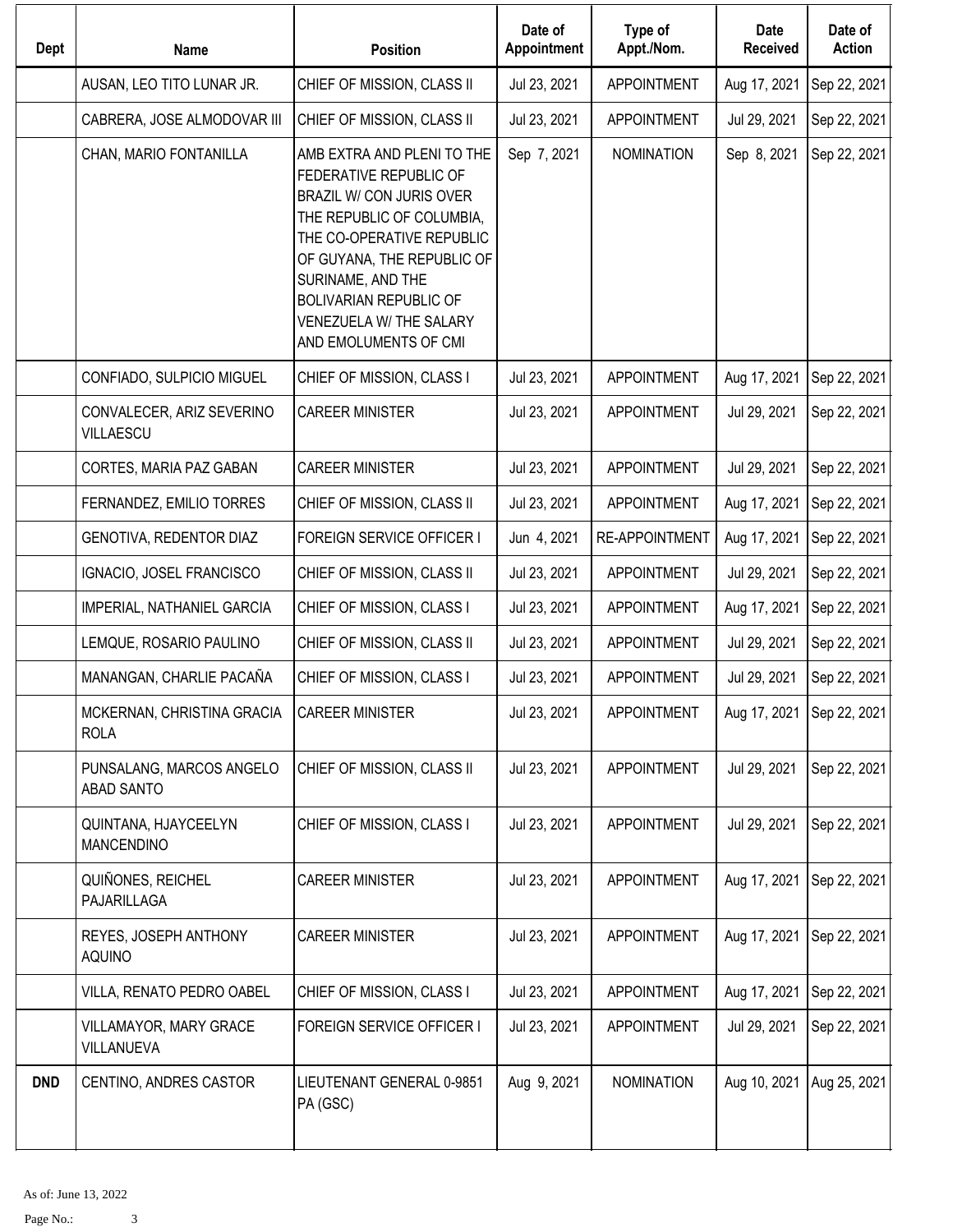| <b>Dept</b> | <b>Name</b>                               | <b>Position</b>                        | Date of<br>Appointment | Type of<br>Appt./Nom. | Date<br><b>Received</b> | Date of<br><b>Action</b> |
|-------------|-------------------------------------------|----------------------------------------|------------------------|-----------------------|-------------------------|--------------------------|
|             | FAJARDO, RUBEN BIGAY JR.                  | COMMODORE 0-10266 PN (GSC)             | Aug 9, 2021            | <b>NOMINATION</b>     | Aug 10, 2021            | Aug 25, 2021             |
|             | VILLANUEVA, RAUL PUNO                     | BRIGADIER GNERAL 0-10351 PA<br>(GSC)   | Aug 9, 2021            | <b>NOMINATION</b>     | Aug 10, 2021            | Aug 25, 2021             |
|             | AGUILA, JAYSON AGBUYA                     | COLONEL 0-130880 MAC (GSC)             | Jun 4, 2021            | <b>RE-APPOINTMENT</b> | Jul 19, 2021            | Sep 1, 2021              |
|             | ALANGUI, PETER TOM TOLINGAN               | COLONEL 0-136268 VC (GSC)              | Jun 4, 2021            | <b>RE-APPOINTMENT</b> | Jul 19, 2021            | Sep 1, 2021              |
|             | ANINAG, LAWRENCE AGUILAR                  | COLONEL 0-11931 PA (GSC)               | Jun 4, 2021            | <b>RE-APPOINTMENT</b> | Jul 19, 2021            | Sep 1, 2021              |
|             | AVERION, WILLIAM ALEGRE                   | COLONEL 0-131381 VC (GSC)              | Jun 4, 2021            | RE-APPOINTMENT        | Jul 19, 2021            | Sep 1, 2021              |
|             | BACLOR, JORRY LAVA                        | COLONEL 0-11827 PA (GSC)               | Jun 4, 2021            | <b>RE-APPOINTMENT</b> | Jul 19, 2021            | Sep 1, 2021              |
|             | BANZON, GEORGE LASALA                     | BRIGADIER GENERAL 0-10922<br>PA (MNSA) | Jun 4, 2021            | RE-APPOINTMENT        | Jul 19, 2021            | Sep 1, 2021              |
|             | BARA, YASSER RABULAN                      | COLONEL 0-11969 PA (GSC)               | Jun 4, 2021            | <b>RE-APPOINTMENT</b> | Jul 19, 2021            | Sep 1, 2021              |
|             | <b>BARING, RIC MICHAEL GO</b>             | COLONEL 0-130999 PAF (GSC)             | Jun 4, 2021            | <b>RE-APPOINTMENT</b> | Jul 19, 2021            | Sep 1, 2021              |
|             | BATALLA, NEALON EUGENE<br><b>PASAMBA</b>  | COLONEL 0-14442 MC (GSC)               | Jun 4, 2021            | <b>RE-APPOINTMENT</b> | Jul 19, 2021            | Sep 1, 2021              |
|             | BATARA, JOEL BENEDICT<br><b>GALAMAY</b>   | COLONEL 0-12211 PA (GSC)               | Jun 4, 2021            | <b>RE-APPOINTMENT</b> | Jul 19, 2021            | Sep 1, 2021              |
|             | BENAVIDES, DANILO DUMLAO                  | BRIGADIER GENERAL 0-10677<br>PA (MNSA) | Jun 4, 2021            | <b>RE-APPOINTMENT</b> | Jul 19, 2021            | Sep 1, 2021              |
|             | BERGONIA, GEORGE MULOD                    | COLONEL 0-11859 PA (GSC)               | Jun 4, 2021            | RE-APPOINTMENT        | Jul 19, 2021            | Sep 1, 2021              |
|             | BODEGON, BENEDICT ANSANO                  | COLONEL 0-12562 PAF (GSC)              | Jun 4, 2021            | <b>RE-APPOINTMENT</b> | Jul 19, 2021            | Sep 1, 2021              |
|             | CRESPILLO, STEVE DOMIN-ONG                | BRIGADIER GENERAL 0-10263<br>PA (GSC)  | Jul 16, 2021           | <b>APPOINTMENT</b>    | Jul 19, 2021            | Sep 1, 2021              |
|             | DANG-AWAN, DANECK ECKMAN                  | COLONEL 0-133279 CHS (GSC)             | Jun 4, 2021            | RE-APPOINTMENT        | Jul 19, 2021            | Sep 1, 2021              |
|             | DULAY, DOMINGO GACAYAN JR.                | COLONEL 0-12145 PA (GSC)               | Jun 4, 2021            | RE-APPOINTMENT        | Jul 19, 2021            | Sep 1, 2021              |
|             | EPE, ARLENE ARMECIN                       | COLONEL 0-129550 PA (GSC)              | Jun 4, 2021            | <b>RE-APPOINTMENT</b> | Jul 19, 2021            | Sep 1, 2021              |
|             | FERNANDEZ, OLIVER PANILO                  | CAPTAIN 0-128228 PN (GSC)              | Jun 4, 2021            | RE-APPOINTMENT        | Jul 19, 2021            | Sep 1, 2021              |
|             | INAHID, LINO DELGADO                      | COLONEL 0-129325 PAF (GSC)             | Jun 4, 2021            | <b>RE-APPOINTMENT</b> | Jul 19, 2021            | Sep 1, 2021              |
|             | JUMAWAN, JASON VALERA                     | COLONEL 0-11986 PA (GSC)               | Jun 4, 2021            | RE-APPOINTMENT        | Jul 19, 2021            | Sep 1, 2021              |
|             | MACASAET, DEXTER ARADA                    | COLONEL 0-11953 PA (GSC)               | Jun 4, 2021            | RE-APPOINTMENT        | Jul 19, 2021            | Sep 1, 2021              |
|             | MACATINGRAO, ALAN DOLORITO                | COLONEL 0-12682 PAF (GSC)              | Jun 4, 2021            | RE-APPOINTMENT        | Jul 19, 2021            | Sep 1, 2021              |
|             | MAGLASANG, ARISTOTLE<br><b>DESQUITADO</b> | COLONEL 0-12827 PROF (GSC)             | Jun 4, 2021            | RE-APPOINTMENT        | Jul 19, 2021            | Sep 1, 2021              |
|             | NUR, SAUDI EBRAHIM                        | COLONEL 0-128359 PA (GSC)              | Jun 4, 2021            | RE-APPOINTMENT        | Jul 19, 2021            | Sep 1, 2021              |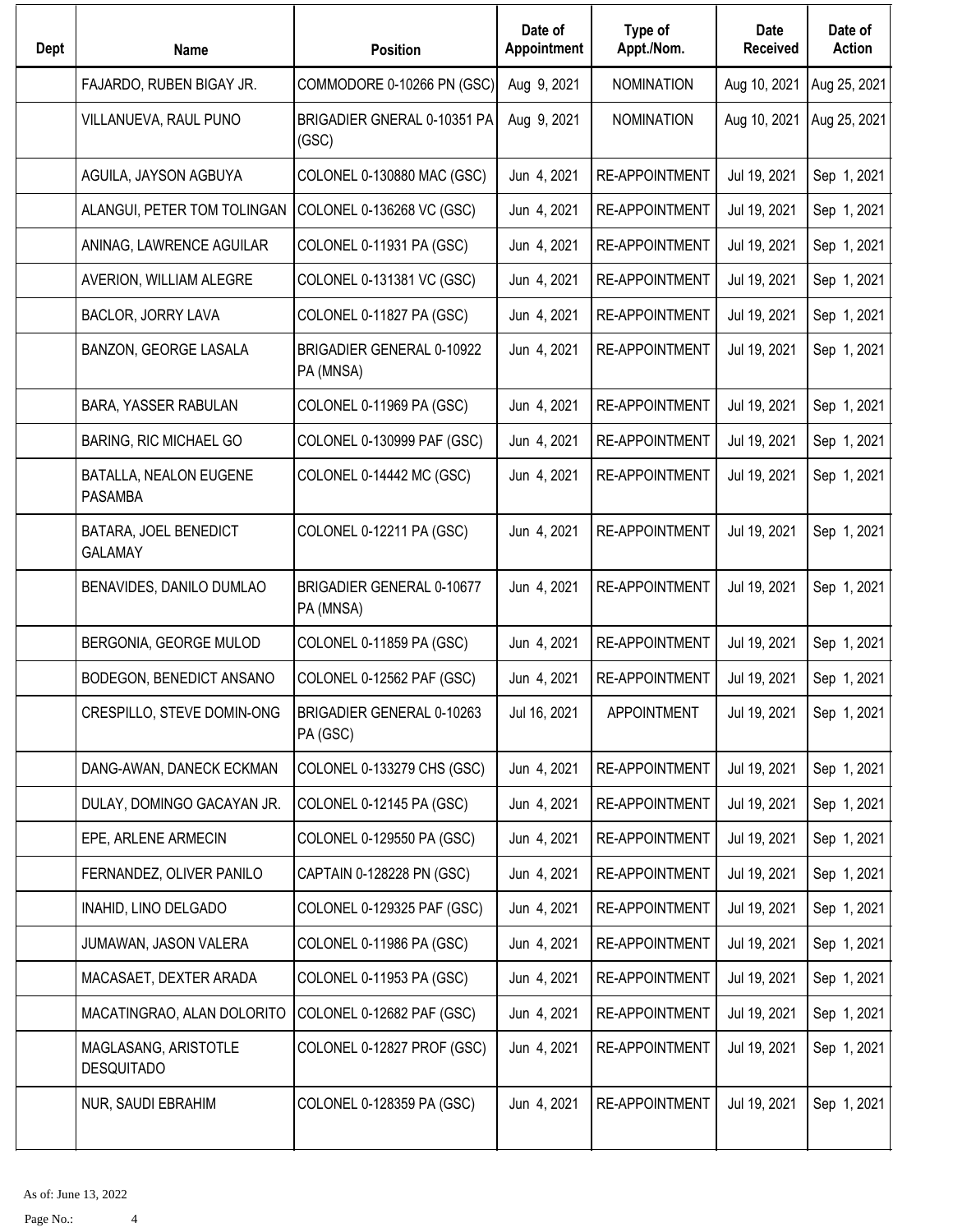| Dept | <b>Name</b>                                          | <b>Position</b>                               | Date of<br>Appointment | Type of<br>Appt./Nom. | Date<br><b>Received</b> | Date of<br><b>Action</b> |
|------|------------------------------------------------------|-----------------------------------------------|------------------------|-----------------------|-------------------------|--------------------------|
|      | OTIDA, JONES BRISAL POLO                             | COLONEL 0-11924 PA (GSC)                      | Jun 4, 2021            | RE-APPOINTMENT        | Jul 19, 2021            | Sep 1, 2021              |
|      | PACIS, SANTIAGO PASCUA JR.                           | CAPTAIN 0-11906 PN (GSC)                      | Jun 4, 2021            | <b>RE-APPOINTMENT</b> | Jul 19, 2021            | Sep 1, 2021              |
|      | PEÑA, ROLANDO CONRAD<br><b>BOADO III</b>             | COLONEL 0-12368 PAF (GSC)                     | Jun 4, 2021            | RE-APPOINTMENT        | Jul 19, 2021            | Sep 1, 2021              |
|      | RACACHO, MAC RAUL BOADO                              | COMMODORE 0-10911 PN (GSC)                    | Jul 16, 2021           | <b>APPOINTMENT</b>    | Jul 19, 2021            | Sep 1, 2021              |
|      | RAGUS, BERNARD TEODORO                               | COLONEL 0-129790 PA (GSC)                     | Jun 4, 2021            | RE-APPOINTMENT        | Jul 19, 2021            | Sep 1, 2021              |
|      | REVILLA, JOSEPH CABUTAJE                             | COLONEL 0-131982 PAF (GSC)                    | Jun 4, 2021            | RE-APPOINTMENT        | Jul 19, 2021            | Sep 1, 2021              |
|      | SABABAN, JAMES CARULLO                               | COLONEL 0-11581 PA (GSC)                      | Jun 4, 2021            | <b>RE-APPOINTMENT</b> | Jul 19, 2021            | Sep 1, 2021              |
|      | SAMONTE, ANTHONY DEL OESTE                           | COLONEL 0-12029 PA (GSC)                      | Jun 4, 2021            | RE-APPOINTMENT        | Jul 19, 2021            | Sep 1, 2021              |
|      | SOBRERA, JOEL NONAN                                  | COLONEL 0-128673 PA (GSC)                     | Jun 4, 2021            | <b>RE-APPOINTMENT</b> | Jul 19, 2021            | Sep 1, 2021              |
|      | SORATOS, LEONARDO ALIM                               | COLONEL 0-129465 PA (GSC)                     | Jun 4, 2021            | <b>RE-APPOINTMENT</b> | Jul 19, 2021            | Sep 1, 2021              |
|      | TAN, RODEL LOVIÑA                                    | COLONEL 0-11766 PA (GSC)                      | Jun 4, 2021            | <b>RE-APPOINTMENT</b> | Jul 19, 2021            | Sep 1, 2021              |
|      | TEMPLONUEVO, REX DEREQUITO COLONEL 0-12621 PAF (GSC) |                                               | Jun 4, 2021            | <b>RE-APPOINTMENT</b> | Jul 19, 2021            | Sep 1, 2021              |
|      | TORRENUEVA, JOSE MARI<br><b>FERROLINO II</b>         | COLONEL 0-12234 PA (GSC)                      | Jun 4, 2021            | RE-APPOINTMENT        | Jul 19, 2021            | Sep 1, 2021              |
|      | TUMESA, NOLAN ANACLETO<br><b>GAITANA</b>             | COLONEL 0-12548 PAF (GSC)                     | Jun 4, 2021            | RE-APPOINTMENT        | Jul 19, 2021            | Sep 1, 2021              |
|      | VILELA, JEFFREY MASALUNGA                            | <b>BRIGADIER GENERAL 0-10915</b><br>PAF (GSC) | Aug 12, 2021           | <b>NOMINATION</b>     | Aug 16, 2021            | Sep 1, 2021              |
|      | VILLAREAL, JOSE AUGUSTO<br>VILLACERAN                | BRIGADIER GENERAL 0-10258<br>PA (GSC)         | Jun 4, 2021            | RE-APPOINTMENT        | Jul 19, 2021            | Sep 1, 2021              |
|      | ALEJAGA, PATRICIO PRAGADOS                           | COLONEL 0-127192 PA (GSC)                     | Jun 4, 2021            | <b>RE-APPOINTMENT</b> | Jul 19, 2021            | Sep 8, 2021              |
|      | AMBE, DANILO GABINETE                                | COLONEL 0-11889 PA (GSC)                      | Jun 4, 2021            | <b>RE-APPOINTMENT</b> | Jul 19, 2021            | Sep 8, 2021              |
|      | ANTIG, JOYCELYN PATRIMONIO                           | COLONEL 0-12568 PAF (GSC)                     | Jun 4, 2021            | RE-APPOINTMENT        | Jul 19, 2021            | Sep 8, 2021              |
|      | ARCILLA, JOEL ARAOJO                                 | COLONEL 0-130332 DS (GSC)                     | Jun 4, 2021            | RE-APPOINTMENT        | Jul 19, 2021            | Sep 8, 2021              |
|      | CARDINOZA, EDGAR MARAÑON                             | BRIGADIER GENERAL 0-125110<br>PAF (GSC)       | Aug 9, 2021            | <b>NOMINATION</b>     | Aug 10, 2021            | Sep 8, 2021              |
|      | CASACLANG, BIENVENIDO<br><b>JIMENEZ</b>              | BRIGADIER GENERAL 0-10854<br>PAF (GSC)        | Aug 12, 2021           | <b>NOMINATION</b>     | Aug 16, 2021            | Sep 8, 2021              |
|      | CASIAO, ESPERANZA RIOFRIO                            | COLONEL 0-130882 PN(M) (GSC)                  | Jun 4, 2021            | RE-APPOINTMENT        | Jul 19, 2021            | Sep 8, 2021              |
|      | CASTILLO, CHARLES DE ZOSA                            | COLONEL 0-11983 PA (GSC)                      | Jun 4, 2021            | <b>RE-APPOINTMENT</b> | Jul 19, 2021            | Sep 8, 2021              |
|      | CEREÑO, ARNULFO BUZON                                | COLONEL 0-128978 PA (GSC)                     | Jun 4, 2021            | RE-APPOINTMENT        | Jul 19, 2021            | Sep 8, 2021              |
|      | CRISTE, ISAGANI OCAMPO                               | COLONEL 0-11549 PA (GSC)                      | Jun 4, 2021            | <b>RE-APPOINTMENT</b> | Jul 19, 2021            | Sep 8, 2021              |
|      |                                                      |                                               |                        |                       |                         |                          |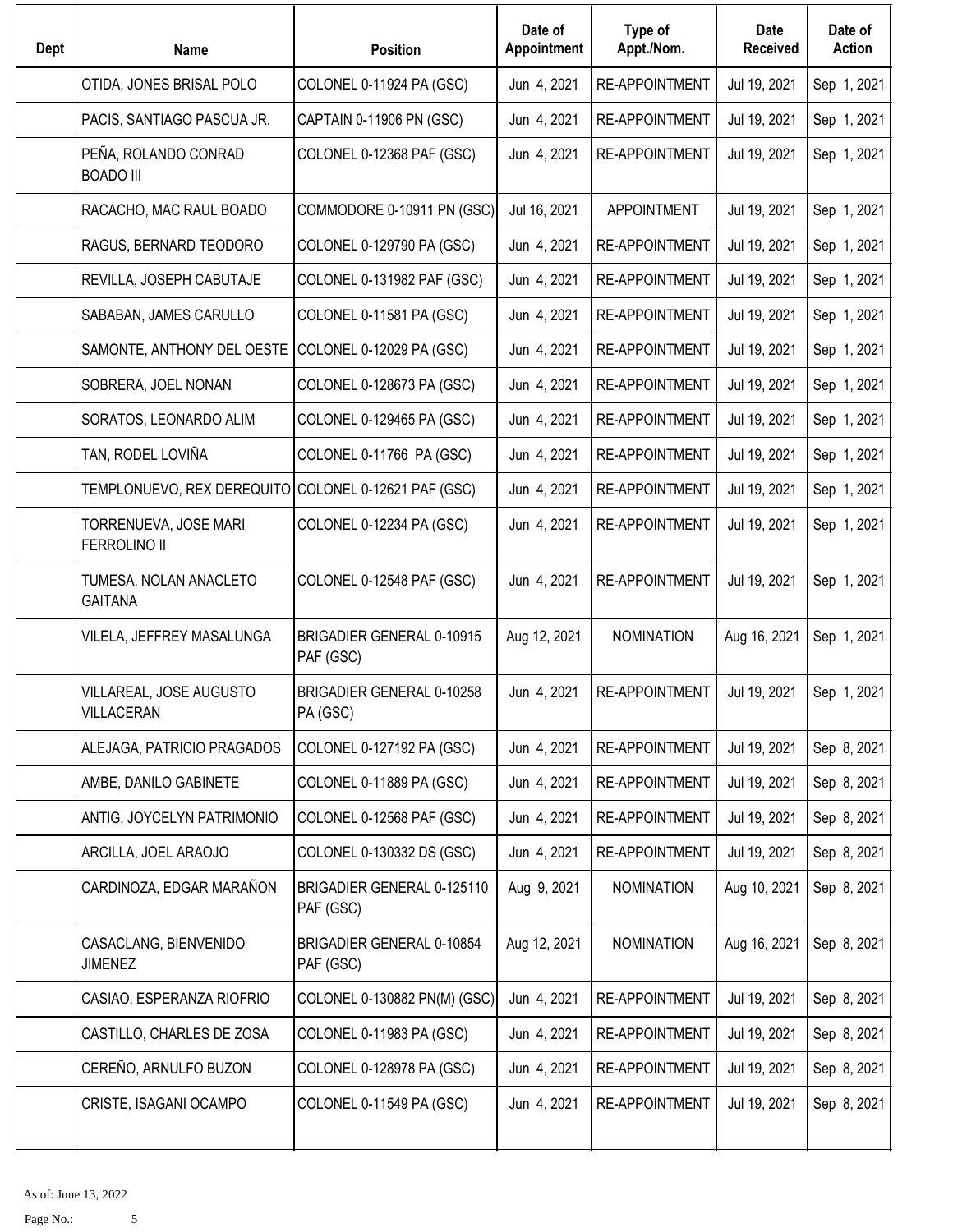| <b>Dept</b> | <b>Name</b>                                           | <b>Position</b>                        | Date of<br>Appointment | Type of<br>Appt./Nom. | Date<br><b>Received</b> | Date of<br><b>Action</b> |
|-------------|-------------------------------------------------------|----------------------------------------|------------------------|-----------------------|-------------------------|--------------------------|
|             | DULATRE, REMIGIO ALOQUIN                              | COLONEL 0-127175 PA (GSC)              | Jun 4, 2021            | <b>RE-APPOINTMENT</b> | Jul 19, 2021            | Sep 8, 2021              |
|             | EBARITA, RONIE TORRES                                 | COLONEL 0-129257 PA (GSC)              | Jun 4, 2021            | <b>RE-APPOINTMENT</b> | Jul 19, 2021            | Sep 8, 2021              |
|             | FERNANDO, JAMES BATIN                                 | COLONEL 0-11885 PA (GSC)               | Jun 4, 2021            | <b>RE-APPOINTMENT</b> | Jul 19, 2021            | Sep 8, 2021              |
|             | GABUN, JOHN OLIVER FABRIGAS                           | COLONEL 0-11952 PA (GSC)               | Jun 4, 2021            | RE-APPOINTMENT        | Jul 19, 2021            | Sep 8, 2021              |
|             | GOMEZ, ROLANDO PALATTAO                               | COLONEL 0-12012 PA (GSC)               | Jun 4, 2021            | <b>RE-APPOINTMENT</b> | Jul 19, 2021            | Sep 8, 2021              |
|             | <b>GRASPARIL, DANTE ROBERT</b><br><b>BACONGALLO</b>   | COLONEL 0-12641 PN(M) (GSC)            | Jun 4, 2021            | <b>RE-APPOINTMENT</b> | Jul 19, 2021            | Sep 8, 2021              |
|             | HASAN, MOH-YUSOP RUGASAN                              | COLONEL 0-12047 PA (GSC)               | Jun 4, 2021            | <b>RE-APPOINTMENT</b> | Jul 19, 2021            | Sep 8, 2021              |
|             | HECHANOVA, JEFFREY CASTRO                             | MAJOR GENERAL 0-10562 PAF<br>(MNSA)    | Aug 9, 2021            | <b>NOMINATION</b>     | Aug 10, 2021            | Sep 8, 2021              |
|             | IGMEN, MARIO JABA-AN                                  | COLONEL 0-129524 PA (GSC)              | Jun 4, 2021            | <b>RE-APPOINTMENT</b> | Jul 19, 2021            | Sep 8, 2021              |
|             | JIMENEA, ROMEO CAPARIDA                               | COLONEL 0-129882 PA (GSC)              | Jun 4, 2021            | <b>RE-APPOINTMENT</b> | Jul 19, 2021            | Sep 8, 2021              |
|             | JUGUILON, JONJIE CADEENAN                             | COLONEL 0-11910 PA (GSC)               | Jun 4, 2021            | <b>RE-APPOINTMENT</b> | Jul 19, 2021            | Sep 8, 2021              |
|             | LUCQUIAO, JIMMY BULOSAN                               | COLONEL 0-128417 PA (GSC)              | Jun 4, 2021            | RE-APPOINTMENT        | Jul 19, 2021            | Sep 8, 2021              |
|             | MADARANG, JOSEPH BALAGEO<br>JR.                       | COLONEL 0-12581 PAF (GSC)              | Jun 4, 2021            | RE-APPOINTMENT        | Jul 19, 2021            | Sep 8, 2021              |
|             | NABULNEG, NARCISO BALENA                              | COLONEL 0-11934 PA (GSC)               | Jun 4, 2021            | <b>RE-APPOINTMENT</b> | Jul 19, 2021            | Sep 8, 2021              |
|             | NERONA, ROLANDO EMBERNATE                             | MAJOR GENERAL 0-10294 PA<br>(GSC)      | Aug 12, 2021           | <b>NOMINATION</b>     | Aug 16, 2021            | Sep 8, 2021              |
|             | OLMOGUEZ, LEBRITO LOMOCSO                             | COLONEL 0-128515 PA (GSC)              | Jun 4, 2021            | RE-APPOINTMENT        | Jul 19, 2021            | Sep 8, 2021              |
|             | OMABTANG, NORME VILLANUEVA COLONEL 0-130376 PAF (GSC) |                                        | Jun 4, 2021            | <b>RE-APPOINTMENT</b> | Jul 19, 2021            | Sep 8, 2021              |
|             | OMBOS, GILBERT REDOBLE                                | COLONEL 0-11967 PA (GSC)               | Jun 4, 2021            | RE-APPOINTMENT        | Jul 19, 2021            | Sep 8, 2021              |
|             | PANGILINAN, RODEL VIERNES                             | COLONEL 0-129798 PA (GSC)              | Jun 4, 2021            | RE-APPOINTMENT        | Jul 19, 2021            | Sep 8, 2021              |
|             | PARTUZA, OSCAR PADRIGA                                | COLONEL 0-129986 PA (GSC)              | Jun 4, 2021            | RE-APPOINTMENT        | Jul 19, 2021            | Sep 8, 2021              |
|             | PATRIA, MARLOWEE ERMAC                                | COLONEL 0-11988 PA (GSC)               | Jun 4, 2021            | RE-APPOINTMENT        | Jul 19, 2021            | Sep 8, 2021              |
|             | PEÑA, LEONARDO ICARO                                  | BRIGADIER GENERAL 0-10521<br>PA (MNSA) | Aug 12, 2021           | <b>NOMINATION</b>     | Aug 16, 2021            | Sep 8, 2021              |
|             | QUIGAO, ROWEL DANCEL                                  | COLONEL 0-128364 PA (GSC)              | Jun 4, 2021            | RE-APPOINTMENT        | Jul 19, 2021            | Sep 8, 2021              |
|             | RADAZA, EDDIE ZANTUA                                  | COLONEL 0-129500 PA (GSC)              | Jun 4, 2021            | RE-APPOINTMENT        | Jul 19, 2021            | Sep 8, 2021              |
|             | REYES, REGIMOR GERASTA                                | COLONEL 0-127665 PA (GSC)              | Jun 4, 2021            | RE-APPOINTMENT        | Jul 19, 2021            | Sep 8, 2021              |
|             | ROMERO, JOSE NOEL TACLOB                              | COLONEL 0-11577 PA (GSC)               | Jun 4, 2021            | RE-APPOINTMENT        | Jul 19, 2021            | Sep 8, 2021              |
|             | TISON, JOHNGIE NIAR                                   | COLONEL 0-127651 PA (GSC)              | Jun 4, 2021            | RE-APPOINTMENT        | Jul 19, 2021            | Sep 8, 2021              |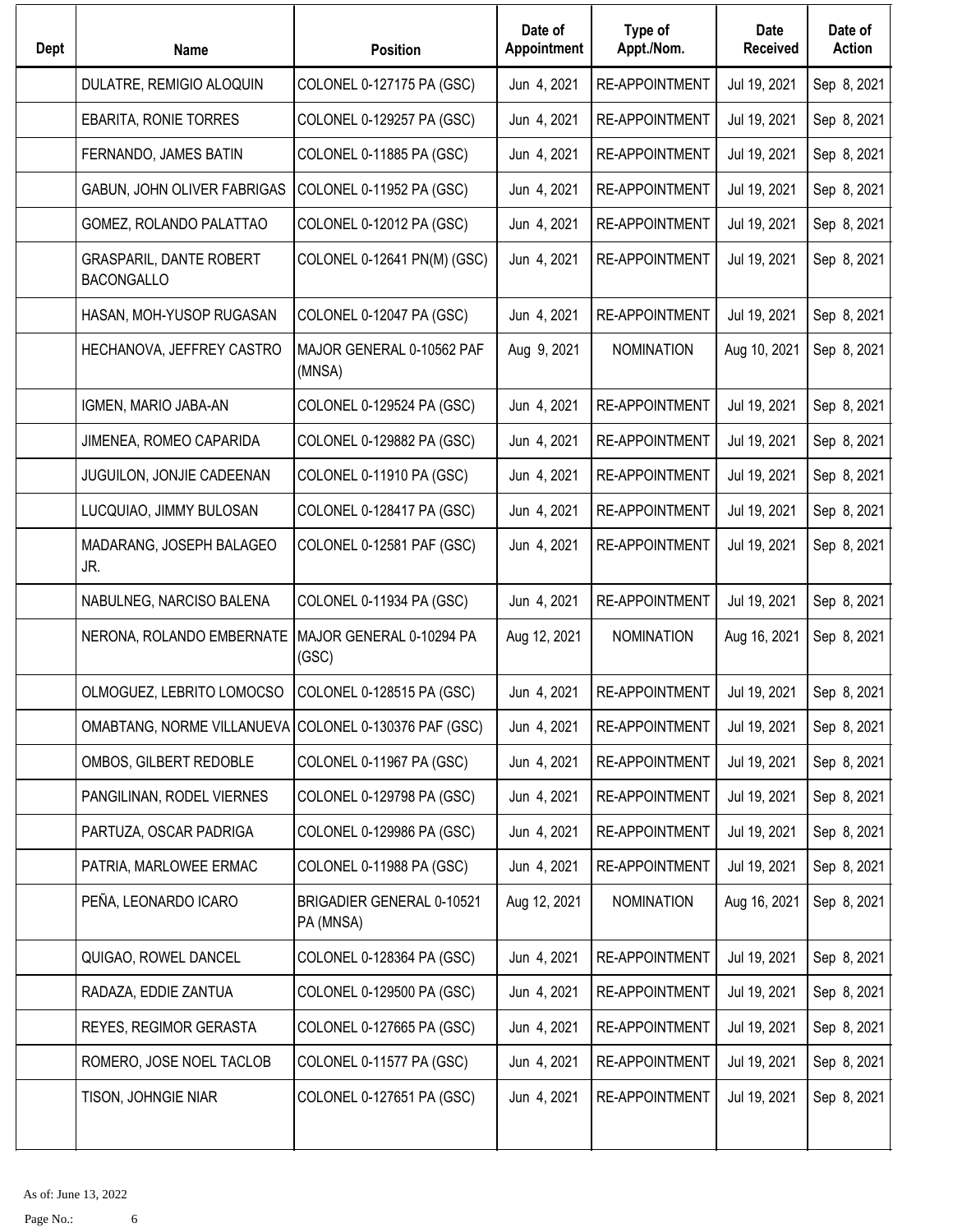| Dept | <b>Name</b>                                                            | <b>Position</b>                        | Date of<br>Appointment | Type of<br>Appt./Nom. | Date<br><b>Received</b> | Date of<br><b>Action</b> |
|------|------------------------------------------------------------------------|----------------------------------------|------------------------|-----------------------|-------------------------|--------------------------|
|      | TRINIDAD, XERXES AGUILAR                                               | COLONEL 0-11920 PA (GSC)               | Jun 4, 2021            | RE-APPOINTMENT        | Jul 19, 2021            | Sep 8, 2021              |
|      | UY, WILLIAM POON                                                       | COLONEL 0-130988 MC (GSC)              | Jun 4, 2021            | <b>RE-APPOINTMENT</b> | Jul 19, 2021            | Sep 8, 2021              |
|      | ABELLA, EDMOND PURAZO                                                  | COLONEL 0-129514 PA (GSC)              | Jun 4, 2021            | <b>RE-APPOINTMENT</b> | Jul 19, 2021            | Sep 15, 2021             |
|      | AMOMA, WILFREDO PEÑALOSA                                               | COLONEL 0-11393 PA (GSC)               | Jun 4, 2021            | <b>RE-APPOINTMENT</b> | Jul 19, 2021            | Sep 15, 2021             |
|      | ANIBIGNO, ELMER JAY CHAN II                                            | COLONEL 0-11858 PA (GSC)               | Jun 4, 2021            | RE-APPOINTMENT        | Jul 19, 2021            | Sep 15, 2021             |
|      | BACARRO, BARTOLOME VICENTE<br><b>ORPILLA</b>                           | LIEUTENANT GENERAL 0-9864<br><b>PA</b> | Aug 12, 2021           | <b>NOMINATION</b>     | Aug 16, 2021            | Sep 15, 2021             |
|      | BONGOSIA, LEO EDPALINA                                                 | COLONEL 0-11715 PA (GSC)               | Jun 4, 2021            | RE-APPOINTMENT        | Jul 19, 2021            | Sep 15, 2021             |
|      | BORDADO, ADELUIS SANTELICES                                            | VICE ADMIRAL 0-9846 PN                 | Jul 15, 2021           | <b>APPOINTMENT</b>    | Jul 19, 2021            | Sep 15, 2021             |
|      | BREBONERIA, ROBERTO<br><b>ALFELOR</b>                                  | COLONEL 0-129164 PA (GSC)              | Jun 4, 2021            | <b>RE-APPOINTMENT</b> | Jul 19, 2021            | Sep 15, 2021             |
|      | <b>BUMANGLAG, REX BANJO</b><br>QUIJANO                                 | COLONEL 0-11985 PA (GSC)               | Jun 4, 2021            | RE-APPOINTMENT        | Jul 19, 2021            | Sep 15, 2021             |
|      | CABALLERO, GLENN LORETO<br><b>TABADA</b>                               | COLONEL 0-12241 PA (GSC)               | Jun 4, 2021            | <b>RE-APPOINTMENT</b> | Jul 19, 2021            | Sep 15, 2021             |
|      | CAPULONG, ROBERTO SAMBAT                                               | MAJOR GENERAL 0-10300 PA<br>(GSC)      | Aug 12, 2021           | <b>NOMINATION</b>     | Aug 16, 2021            | Sep 15, 2021             |
|      | CAROLASAN, RICNON UAYAN                                                | COLONEL 0-129771 PA (GSC)              | Jun 4, 2021            | RE-APPOINTMENT        | Jul 19, 2021            | Sep 15, 2021             |
|      | CHAVEZ, TIRSO LUISTRO                                                  | CAPTAIN 0-132596 PN (GSC)              | Jun 4, 2021            | <b>RE-APPOINTMENT</b> | Jul 19, 2021            | Sep 15, 2021             |
|      | DAO-ON, BENJAMIN AMONHAY                                               | COLONEL 0-129279 PA (GSC)              | Jun 4, 2021            | RE-APPOINTMENT        | Jul 19, 2021            | Sep 15, 2021             |
|      | DELOS SANTOS, ALARIC AVELINO COLONEL 0-11956 PA (GSC)<br><b>PALATT</b> |                                        | Jun 4, 2021            | RE-APPOINTMENT        | Jul 19, 2021            | Sep 15, 2021             |
|      | EUROPA, FREDDIE ESPRESCION                                             | COLONEL 0-128527 PA (GSC)              | Jun 4, 2021            | <b>RE-APPOINTMENT</b> | Jul 19, 2021            | Sep 15, 2021             |
|      | FABIC, FRANKLIN FATALLAR                                               | COLONEL 0-11975 PA (GSC)               | Jun 4, 2021            | <b>RE-APPOINTMENT</b> | Jul 19, 2021            | Sep 15, 2021             |
|      | FAUSTINO, JOSE CALINGASAN<br>JR.                                       | GENERAL 0-9887 AFP                     | Sep 6, 2021            | <b>NOMINATION</b>     | Sep 7, 2021             | Sep 15, 2021             |
|      | GADOR, MANUEL LEO QUIANZON                                             | COLONEL 0-11895 PA (GSC)               | Jun 4, 2021            | RE-APPOINTMENT        | Jul 19, 2021            | Sep 15, 2021             |
|      | GAITE, AUGUSTO VINZONS                                                 | BRIGADIER GENERAL 0-10752<br>PAF (GSC) | Jun 22, 2021           | <b>APPOINTMENT</b>    | Jun 23, 2021            | Sep 15, 2021             |
|      | ILAGAN, JUAN DALISAY                                                   | COMMODORE 0-10490 PN (GSC)             | Aug 9, 2021            | <b>NOMINATION</b>     | Aug 10, 2021            | Sep 15, 2021             |
|      | ILLANA, RONALD MONARES                                                 | COLONEL 0-12187 PA (GSC)               | Jun 4, 2021            | <b>RE-APPOINTMENT</b> | Jul 19, 2021            | Sep 15, 2021             |
|      | LALAQUIL, GEORGE JOEL<br><b>NINOBLA</b>                                | BRIGADIER GENERAL 0-10116<br>PA (GSC)  | Aug 12, 2021           | <b>NOMINATION</b>     | Aug 16, 2021            | Sep 15, 2021             |
|      | LUTERA, ANGELO ZULUETA                                                 | COLONEL 0-11954 PA (GSC)               | Jun 4, 2021            | RE-APPOINTMENT        | Jul 19, 2021            | Sep 15, 2021             |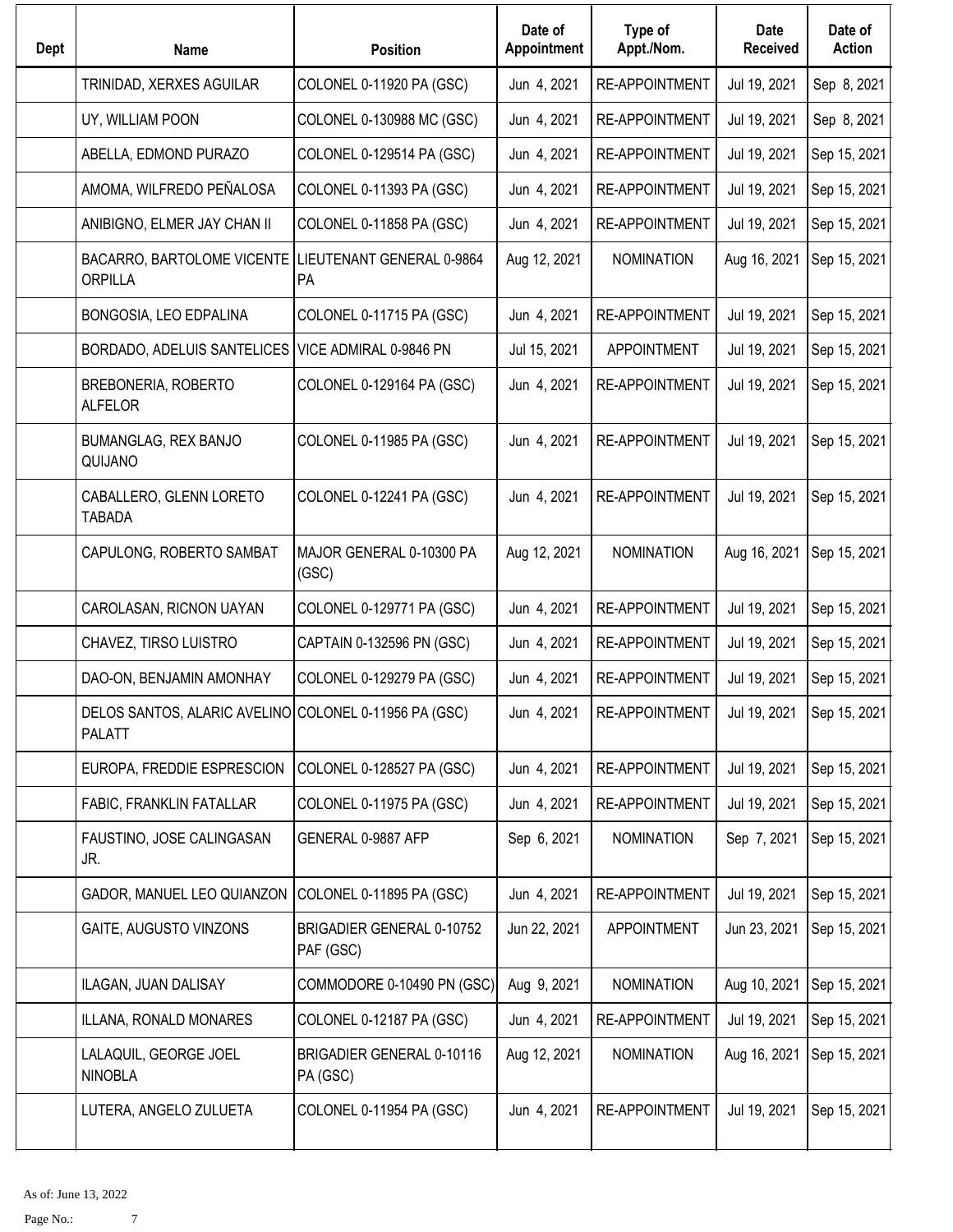| Dept | <b>Name</b>                                            | <b>Position</b>                          | Date of<br>Appointment | Type of<br>Appt./Nom. | Date<br><b>Received</b> | Date of<br><b>Action</b> |
|------|--------------------------------------------------------|------------------------------------------|------------------------|-----------------------|-------------------------|--------------------------|
|      | MAGBALOT, SISENANDO<br><b>AGAMAO</b>                   | COLONEL 0-11960 PA (GSC)                 | Jun 4, 2021            | <b>RE-APPOINTMENT</b> | Jul 19, 2021            | Sep 15, 2021             |
|      | MATIAS, ALFONSO DELOS<br>SANTOS JR.                    | COLONEL 0-12149 PA (GSC)                 | Jun 4, 2021            | <b>RE-APPOINTMENT</b> | Jul 19, 2021            | Sep 15, 2021             |
|      | MEGIO, JOSE RAMER FLORES SR. COLONEL 0-129330 PA (GSC) |                                          | Jun 4, 2021            | <b>RE-APPOINTMENT</b> | Jul 19, 2021            | Sep 15, 2021             |
|      | MOLINA, FRANCISCO LAPORE JR.                           | COLONEL 0-12205 PA (GSC)                 | Jun 4, 2021            | <b>RE-APPOINTMENT</b> | Jul 19, 2021            | Sep 15, 2021             |
|      | OROZCO, OMAR VILLANO                                   | COLONEL 0-11625 PA (GSC)                 | Jun 4, 2021            | <b>RE-APPOINTMENT</b> | Jul 19, 2021            | Sep 15, 2021             |
|      | PAMITTAN, JULIUS DONES                                 | COLONEL 0-126607 PA (GSC)                | Jun 4, 2021            | <b>RE-APPOINTMENT</b> | Jul 19, 2021            | Sep 15, 2021             |
|      | PASAPORTE, INOCENCIO IBERO                             | BRIGADIER GENERAL 0-10643<br>PA (MNSA)   | Jun 22, 2021           | <b>APPOINTMENT</b>    | Jun 23, 2021            | Sep 15, 2021             |
|      | RAMOS, PETER ANGELO LUCERO MAJOR GENERAL 0-9873 PA     | (GSC)                                    | Aug 12, 2021           | <b>NOMINATION</b>     | Aug 16, 2021            | Sep 15, 2021             |
|      | REDOSENDO, RAMIR JAVELLANA                             | COLONEL 0-12214 PA (GSC)                 | Jun 4, 2021            | RE-APPOINTMENT        | Jul 19, 2021            | Sep 15, 2021             |
|      | ROA, MARLON ROY BARRO                                  | CAPTAIN 0-128050 PN (GSC)                | Jun 4, 2021            | RE-APPOINTMENT        | Jul 19, 2021            | Sep 15, 2021             |
|      | RONDINA, FERDINAND<br><b>BARCELONA</b>                 | COLONEL 0-11770 PA (GSC)                 | Jun 4, 2021            | <b>RE-APPOINTMENT</b> | Jul 19, 2021            | Sep 15, 2021             |
|      | SUMPAY, JUDE JOSEPH<br>AVELLONOSA                      | CAPTAIN 0-12394 PN (GSC)                 | Jun 4, 2021            | <b>RE-APPOINTMENT</b> | Jul 19, 2021            | Sep 15, 2021             |
|      | TAMBAGO, RENE ESTOPIN                                  | COLONEL 0-133509 CHS (GSC)               | Jun 4, 2021            | <b>RE-APPOINTMENT</b> | Jul 19, 2021            | Sep 15, 2021             |
|      | TAN, PERPETUO PADERAN JR.                              | COLONEL 0-139081 VC (GSC)                | Jun 4, 2021            | <b>RE-APPOINTMENT</b> | Jul 19, 2021            | Sep 15, 2021             |
|      | TORBELA, JESUS FRANCISCO<br><b>MA-ALAT</b>             | COLONEL 0-12619 PROF (GSC)               | Jun 4, 2021            | RE-APPOINTMENT        | Jul 19, 2021            | Sep 15, 2021             |
|      | VELASCO, ROBERT IBARRETA                               | BRIGADIER GENERAL 0-10260<br>PN(M) (GSC) | Jun 22, 2021           | <b>APPOINTMENT</b>    | Jun 23, 2021            | Sep 15, 2021             |
|      | VILLANUEVA, EDGAR ALLAN S.                             | COLONEL 0-12043 PA (GSC)                 | Jun 4, 2021            | RE-APPOINTMENT        | Jul 19, 2021            | Sep 15, 2021             |
|      | VIRTUDAZO, RONALD MACASA                               | COLONEL 0-12361 PN(M) (GSC)              | Jun 4, 2021            | RE-APPOINTMENT        | Jul 19, 2021            | Sep 15, 2021             |
|      | ABAWAG, JAIME AZURIAS JR.                              | BRIGADIER GENERAL 0-10332<br>PA (GSC)    | Aug 12, 2021           | <b>NOMINATION</b>     | Aug 16, 2021            | Sep 22, 2021             |
|      | ABILO, ALEXANDER GIMENO                                | CAPTAIN 0-120558 PN (GSC)<br>(RES)       | Jul 6, 2021            | <b>APPOINTMENT</b>    | Jul 8, 2021             | Sep 22, 2021             |
|      | ABLOG, DERRICK SASPA                                   | COLONEL O-12707 PAF (GSC)                | Jul 19, 2021           | <b>APPOINTMENT</b>    | Jul 29, 2021            | Sep 22, 2021             |
|      | ANGDASON, JEMUEL DACANAY                               | CAPTAIN O-12617 PN (GSC)                 | Jul 19, 2021           | <b>APPOINTMENT</b>    | Jul 29, 2021            | Sep 22, 2021             |
|      | AROMIN, NORBERTO POSADAS                               | COLONEL 0-11894 PA (GSC)                 | Jun 4, 2021            | RE-APPOINTMENT        | Jul 19, 2021            | Sep 22, 2021             |
|      | AYCARDO, JOSE ORUBIA JR.                               | COLONEL 0-127663 PA (GSC)                | Jun 4, 2021            | RE-APPOINTMENT        | Jul 19, 2021            | Sep 22, 2021             |
|      | BALONA, FERNANDO GO                                    | COLONEL 0-129551 PA (GSC)                | Jun 4, 2021            | RE-APPOINTMENT        | Jul 19, 2021            | Sep 22, 2021             |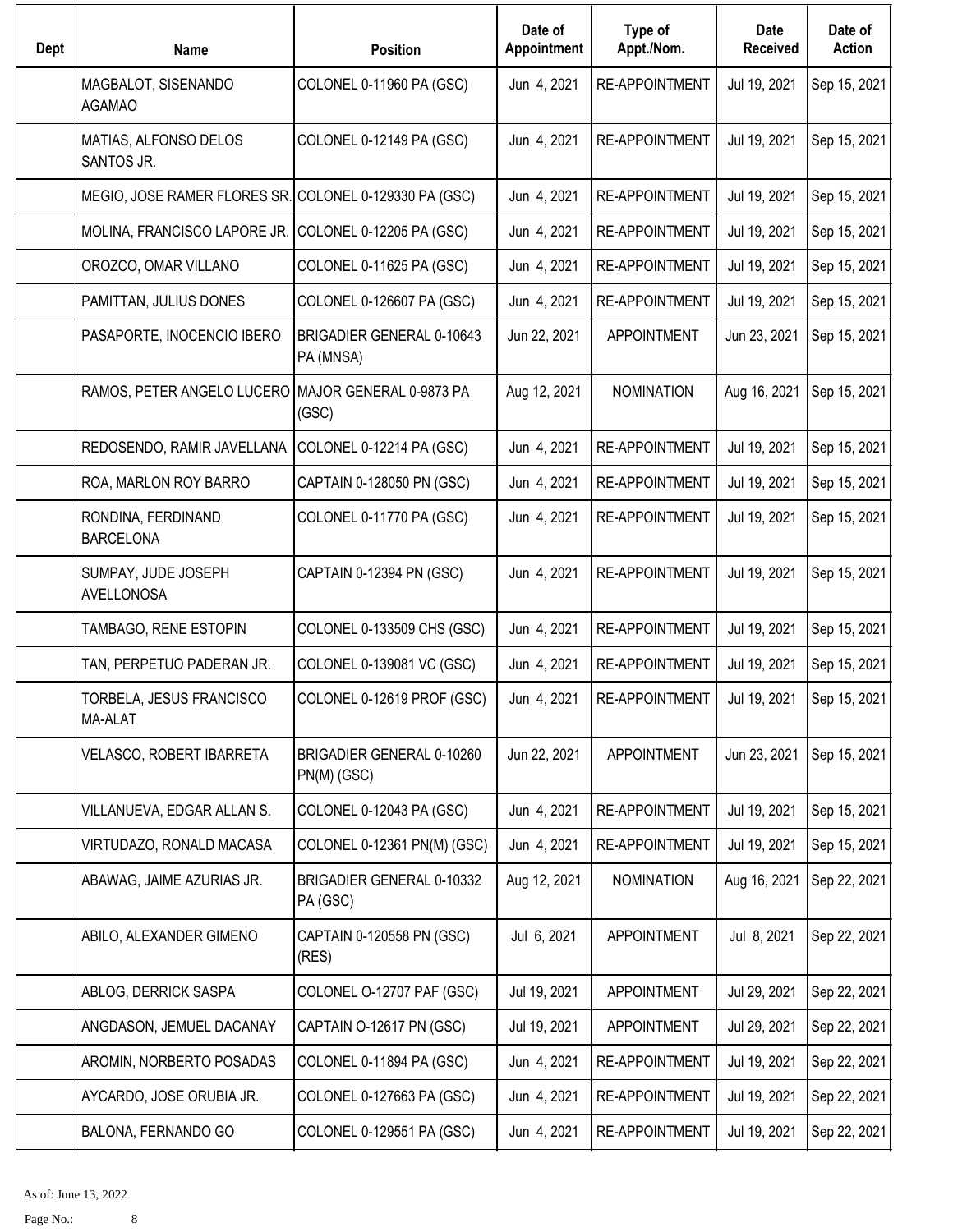| Dept | <b>Name</b>                                   | <b>Position</b>                       | Date of<br>Appointment | Type of<br>Appt./Nom. | <b>Date</b><br><b>Received</b> | Date of<br><b>Action</b>    |
|------|-----------------------------------------------|---------------------------------------|------------------------|-----------------------|--------------------------------|-----------------------------|
|      | BAUTISTA, GERALD SORIANO                      | COLONEL O-12475 PN(M) (GSC)           | Jul 19, 2021           | <b>APPOINTMENT</b>    | Jul 29, 2021                   | Sep 22, 2021                |
|      | BAYAN, ABRAHAM CANINDO                        | COLONEL 0-122539 MC (MNSA)<br>(RES)   | Jul 6, 2021            | <b>APPOINTMENT</b>    | Jul 8, 2021                    | Sep 22, 2021                |
|      | CABARLOC, JULIUS ACORDA                       | COLONEL 0-11670 PA (GSC)              | Jun 4, 2021            | <b>RE-APPOINTMENT</b> | Jul 19, 2021                   | Sep 22, 2021                |
|      | CABREROS, GEORGE<br>PAGSOLINGAN               | COLONEL 0-10682 PA (GSC)              | Jun 4, 2021            | RE-APPOINTMENT        | Jul 19, 2021                   | Sep 22, 2021                |
|      | CAÑA, DENNIS SEGUERRA                         | COLONEL 0-11707 PA (GSC)              | Jun 4, 2021            | RE-APPOINTMENT        | Jul 19, 2021                   | Sep 22, 2021                |
|      | EJERCITO, JUDE PIMENTEL                       | COLONEL 0-132190 PAF (GSC)<br>(RES)   | Jul 6, 2021            | <b>APPOINTMENT</b>    | Jul 8, 2021                    | Sep 22, 2021                |
|      | FABIAN, ELOISE SOTERO<br>CASILAN JR.          | COLONEL O-12678 PN(M) (GSC)           | Jul 19, 2021           | <b>APPOINTMENT</b>    | Jul 29, 2021                   | Sep 22, 2021                |
|      | FELICIDARIO, FRANCISCO ARIEL<br><b>ADUVIS</b> | MAJOR GENERAL 0-10064 PA              | Jul 23, 2021           | <b>APPOINTMENT</b>    | Aug 4, 2021                    | Sep 22, 2021                |
|      | FONTIVEROS, JOEY TAGUBA                       | COLONEL 0-11713 PA (GSC)              | Jun 4, 2021            | <b>RE-APPOINTMENT</b> | Jul 19, 2021                   | Sep 22, 2021                |
|      | FUENTES, DANILO GALVES JR.                    | REAR ADMIRAL 0-10344 PN               | Jun 22, 2021           | <b>APPOINTMENT</b>    | Jun 23, 2021                   | Sep 22, 2021                |
|      | GARAÑA, JOHN RABAGO                           | COMMODORE 0-10135 PN (GSC)            | Jul 23, 2021           | <b>APPOINTMENT</b>    | Aug 4, 2021                    | Sep 22, 2021                |
|      | GASTARDO, JONATHAN BALINA                     | COLONEL 0-12366 PAF (GSC)             | Jun 4, 2021            | <b>RE-APPOINTMENT</b> | Jul 19, 2021                   | Sep 22, 2021                |
|      | GENETE, RONALD ALBERT<br><b>PORNEA</b>        | COLONEL 0-12209 PA (GSC)              | Jun 4, 2021            | <b>RE-APPOINTMENT</b> | Jul 19, 2021                   | Sep 22, 2021                |
|      | GUINOLBAY, RUBEN BUYUCCAN                     | COLONEL 0-11675 PA (GSC)              | Jun 4, 2021            | <b>RE-APPOINTMENT</b> | Jul 19, 2021                   | Sep 22, 2021                |
|      | LIBAGO, EDWARD LABITAD                        | MAJOR GENERAL 0-10583 PAF<br>(GSC)    | Aug 9, 2021            | <b>NOMINATION</b>     |                                | Aug 10, 2021   Sep 22, 2021 |
|      | MANGLICMOT, CHRISTIAN<br>PUERTOLLANO          | COLONEL 0-12463 PAF (GSC)             | Jun 4, 2021            | RE-APPOINTMENT        | Jul 19, 2021                   | Sep 22, 2021                |
|      | MARTINEZ, NERELITO PALISOC                    | CAPTAIN 0-12350 PN (GSC)              | Jun 4, 2021            | RE-APPOINTMENT        | Jul 19, 2021                   | Sep 22, 2021                |
|      | MOGADO, CRESCENCIO<br><b>MALLABO</b>          | COLONEL 0-127873 PA (GSC)             | Jun 4, 2021            | RE-APPOINTMENT        | Jul 19, 2021                   | Sep 22, 2021                |
|      | RAZALAN, FERDINAND SANA                       | BRIGADIER GENERAL 0-9973 PA<br>(GSC)  | Jun 22, 2021           | <b>APPOINTMENT</b>    | Jun 23, 2021                   | Sep 22, 2021                |
|      | ROBLES, WILLESTER SORIANO                     | CAPTAIN O-12557 PN (GSC)              | Jul 19, 2021           | <b>APPOINTMENT</b>    | Jul 29, 2021                   | Sep 22, 2021                |
|      | RODOLFO, SUSAN TACTAY                         | COLONEL O-12284 PAF (GSC)             | Jul 19, 2021           | <b>APPOINTMENT</b>    | Jul 29, 2021                   | Sep 22, 2021                |
|      | SISON, FLORANTE PIOL                          | BRIGADIER GENERAL 0-10685<br>PA (GSC) | Aug 12, 2021           | <b>NOMINATION</b>     | Aug 16, 2021                   | Sep 22, 2021                |
|      | TADULAN, MARZ DY                              | CAPTAIN O-12686 PN (GSC)              | Jul 19, 2021           | <b>APPOINTMENT</b>    | Jul 29, 2021                   | Sep 22, 2021                |
|      | TEMPLO, JONAS BOQUIREN                        | COLONEL O-12432 PA (GSC)              | Jul 19, 2021           | <b>APPOINTMENT</b>    | Jul 29, 2021                   | Sep 22, 2021                |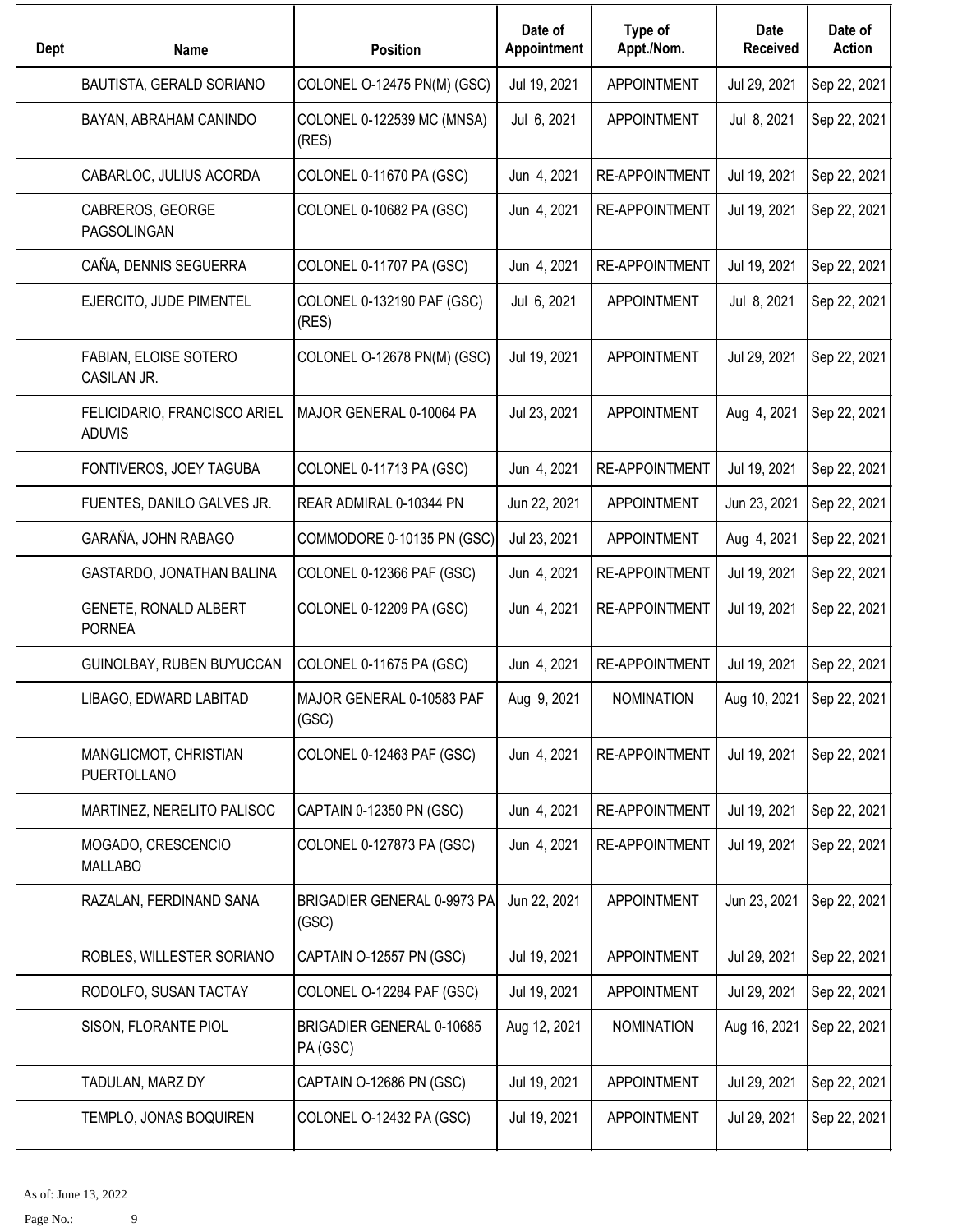| Dept | <b>Name</b>                                         | <b>Position</b>                              | Date of<br>Appointment | Type of<br>Appt./Nom. | Date<br><b>Received</b> | Date of<br><b>Action</b> |
|------|-----------------------------------------------------|----------------------------------------------|------------------------|-----------------------|-------------------------|--------------------------|
|      | TOMINES, JULIUS ANCHETA                             | BRIGADIER GENERAL 0-11032<br>PA (MNSA)       | Jul 16, 2021           | <b>APPOINTMENT</b>    | Jul 19, 2021            | Sep 22, 2021             |
|      | BASCO, MA CHRISTINA O                               | COLONEL O-12688 PAF (GSC)                    | Jul 19, 2021           | <b>APPOINTMENT</b>    | Jul 29, 2021            | Sep 29, 2021             |
|      | BOONGALING, ELMER MANJARES COLONEL O-12337 PA (GSC) |                                              | Jul 19, 2021           | <b>APPOINTMENT</b>    | Jul 29, 2021            | Sep 29, 2021             |
|      | CASTRO, JOEL F                                      | COLONEL O-129176 PA (GSC)                    | Jul 19, 2021           | <b>APPOINTMENT</b>    | Jul 29, 2021            | Sep 29, 2021             |
|      | CASUNCAD, OLIVER P                                  | COLONEL O-12625 PAF (GSC)                    | Jul 19, 2021           | <b>APPOINTMENT</b>    | Jul 29, 2021            | Sep 29, 2021             |
|      | CAÑETE, FLITZERALD P                                | CAPTAIN O-132592 PN (GSC)<br>(RES)           | Jul 19, 2021           | <b>APPOINTMENT</b>    | Jul 29, 2021            | Sep 29, 2021             |
|      | DEL FIERRO, VICTOR R. JR.                           | COLONEL 0-11709 PA (GSC)                     | Jun 4, 2021            | <b>RE-APPOINTMENT</b> | Jul 19, 2021            | Sep 29, 2021             |
|      | ENGINCO, SANTIAGO ITLIONG                           | <b>BRIGADIER GENERAL 0-10251</b><br>PA (GSC) | Aug 12, 2021           | <b>NOMINATION</b>     | Aug 16, 2021            | Sep 29, 2021             |
|      | FELIPE, FERNANDO VIGILIA                            | MAJOR GENERAL 0-122914 PA<br>(MNSA)          | Sep 6, 2021            | <b>NOMINATION</b>     | Sep 7, 2021             | Sep 29, 2021             |
|      | FERNANDEZ, CRIZALDO A                               | COLONEL O-12382 PA (GSC)                     | Jul 19, 2021           | <b>APPOINTMENT</b>    | Jul 29, 2021            | Sep 29, 2021             |
|      | FORTIN, ARNOLD C                                    | CAPTAIN O-12482 PN (GSC)                     | Jul 19, 2021           | <b>APPOINTMENT</b>    | Jul 29, 2021            | Sep 29, 2021             |
|      | GABI, ROGELIO S                                     | COLONEL O-12439 PA (GSC)                     | Jul 19, 2021           | <b>APPOINTMENT</b>    | Jul 29, 2021            | Sep 29, 2021             |
|      | <b>GUBANTES, REY A</b>                              | COLONEL O-12452 PAF (GSC)                    | Jul 19, 2021           | <b>APPOINTMENT</b>    | Jul 29, 2021            | Sep 29, 2021             |
|      | LAURENA, RIZALDO N.                                 | COLONEL 0-131296 PA (GSC)<br>(RES)           | Jul 19, 2021           | <b>APPOINTMENT</b>    | Aug 4, 2021             | Sep 29, 2021             |
|      | PASCUAL, HONORATO S JR.                             | COLONEL O-12404 PA (GSC)                     | Jul 19, 2021           | <b>APPOINTMENT</b>    | Jul 29, 2021            | Sep 29, 2021             |
|      | QUEMI, NOLITO A                                     | COLONEL O-130463 PA (GSC)<br>(RES)           | Jul 19, 2021           | <b>APPOINTMENT</b>    | Jul 29, 2021            | Sep 29, 2021             |
|      | RAZO, JIM PANELO                                    | CAPTAIN 0-12414 PN (GSC)                     | Jun 4, 2021            | RE-APPOINTMENT        | Jul 19, 2021            | Sep 29, 2021             |
|      | REYES, ROMMEL ANTHONY<br>SANTO DOMINGO              | REAR ADMIRAL 0-10106 PN<br>(GSC)             | Sep 6, 2021            | NOMINATION            | Sep 7, 2021             | Sep 29, 2021             |
|      | SANTIAGO, LEAH L                                    | COLONEL O-12330 PA (GSC)                     | Jul 19, 2021           | <b>APPOINTMENT</b>    | Jul 29, 2021            | Sep 29, 2021             |
|      | SEBASTIAN, IRINEO F.                                | BRIGADIER GENERAL 0-10589<br>PA (GSC)        | Aug 12, 2021           | <b>NOMINATION</b>     | Aug 16, 2021            | Sep 29, 2021             |
|      | SUAREZ, LORELIE R.                                  | COLONEL 0-131567 PA (GSC)<br>(RES)           | Jul 19, 2021           | <b>APPOINTMENT</b>    | Aug 4, 2021             | Sep 29, 2021             |
|      | TEMPLONUEVO, DON D                                  | COLONEL O-12413 PA (GSC)                     | Jul 19, 2021           | <b>APPOINTMENT</b>    | Jul 29, 2021            | Sep 29, 2021             |
|      | VALENCIA, CAESAR BERNARD<br><b>NIEVES</b>           | REAR ADMIRAL 0-10249 PN<br>(GSC)             | Aug 9, 2021            | <b>NOMINATION</b>     | Aug 10, 2021            | Sep 29, 2021             |
|      | VIDUYA, ROGER PESCADOR                              | COMMODORE 0-11298 PN (GSC)                   | Jul 16, 2021           | <b>APPOINTMENT</b>    | Jul 19, 2021            | Sep 29, 2021             |
|      | VILLAREIZ, CAESAR MARTIN B.                         | COLONEL 0-129141 PA (GSC)                    | Jun 4, 2021            | <b>RE-APPOINTMENT</b> | Jul 19, 2021            | Sep 29, 2021             |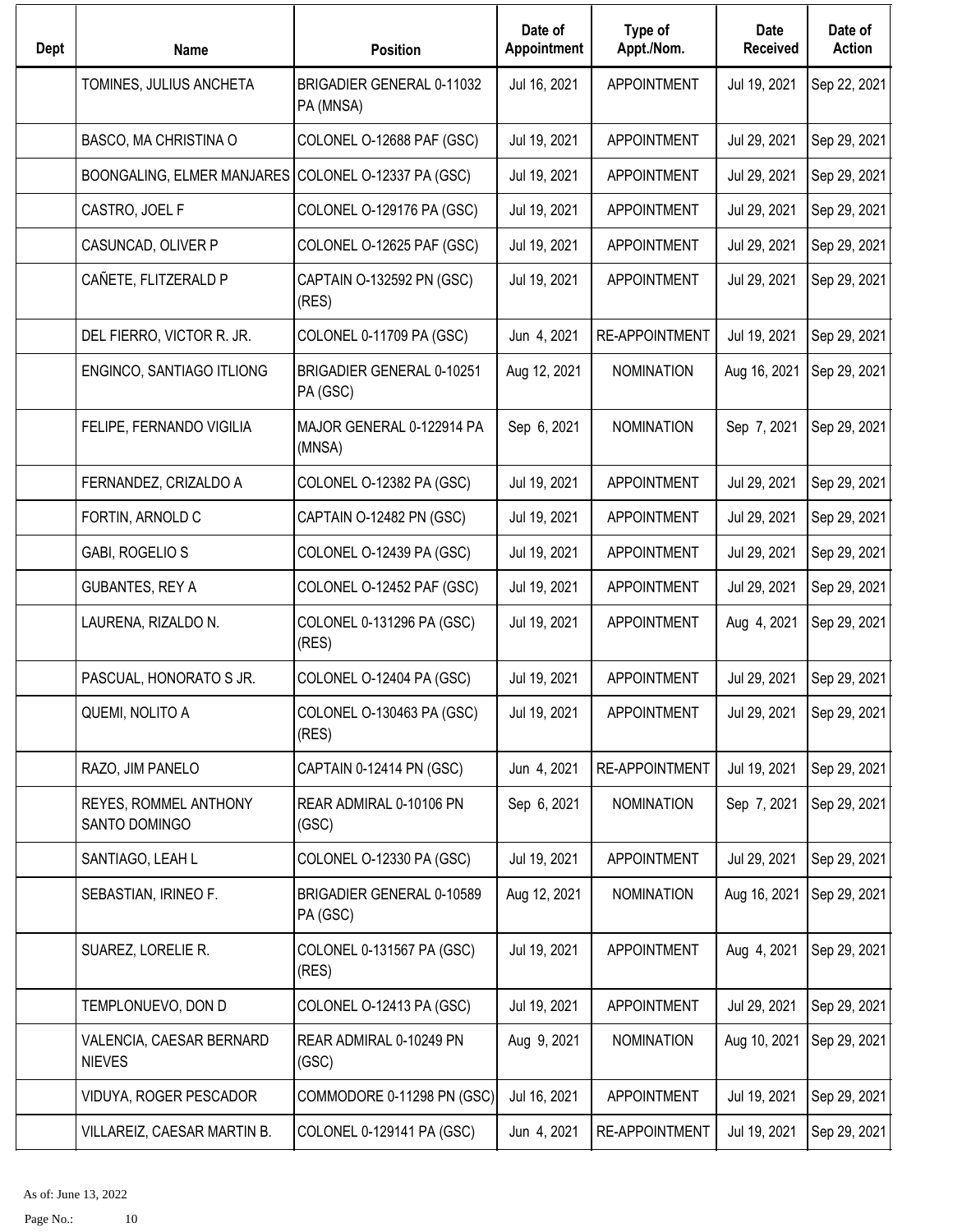| <b>Dept</b> | <b>Name</b>                                         | <b>Position</b>                        | Date of<br>Appointment | Type of<br>Appt./Nom. | Date<br><b>Received</b> | Date of<br><b>Action</b> |
|-------------|-----------------------------------------------------|----------------------------------------|------------------------|-----------------------|-------------------------|--------------------------|
|             | ALMODOVAR, MONTANO BELIZON COLONEL 0-11572 PA (GSC) |                                        | Oct 1, 2021            | <b>RE-APPOINTMENT</b> | Nov 22, 2021            | Dec 15, 2021             |
|             | AREVALO, ARMAND MUSNI                               | BRIGADIER GENERAL 0-10553<br>PA (MNSA) | Oct 4, 2021            | <b>APPOINTMENT</b>    | Dec 1, 2021             | Dec 15, 2021             |
|             | ASPIRAS, ALVIN SALON                                | COLONEL O-130831 PA (GSC)              | Oct 1, 2021            | <b>RE-APPOINTMENT</b> | Nov 22, 2021            | Dec 15, 2021             |
|             | BARROQUILLO, YEGOR REY<br>PROVIDO JR.               | BRIGADIER GENERAL 0-10914<br>PA (GSC)  | Oct 4, 2021            | <b>APPOINTMENT</b>    | Dec 1, 2021             | Dec 15, 2021             |
|             | BARTOLOME, MARCUS JASON<br><b>DOMINGO</b>           | CAPTAIN O-12375 PN (GSC)               | Oct 1, 2021            | RE-APPOINTMENT        | Nov 22, 2021            | Dec 15, 2021             |
|             | BATERINA, FLORANTE SABELO                           | COLONEL O-12658 PAF (GSC)              | Oct 1, 2021            | RE-APPOINTMENT        | Nov 22, 2021            | Dec 15, 2021             |
|             | CATINDOY, GERARDO PORTULA                           | MAJOR GENERAL 0-10218 PA               | Oct 4, 2021            | <b>APPOINTMENT</b>    | Dec 1, 2021             | Dec 15, 2021             |
|             | CUENO, ANGEL ELEJORDE                               | COLONEL O-128675 PAF (GSC)<br>(RES)    | Oct 1, 2021            | <b>RE-APPOINTMENT</b> | Nov 22, 2021            | Dec 15, 2021             |
|             | DAUZ, ROBERT CASTILLO                               | LIEUTENANT GENERAL 0-9917<br>PA        | Oct 4, 2021            | <b>APPOINTMENT</b>    | Dec 1, 2021             | Dec 15, 2021             |
|             | DIMOC, LEO CABBIGAT                                 | CAPTAIN 0-12194 PN (GSC)               | Oct 1, 2021            | <b>RE-APPOINTMENT</b> | Nov 22, 2021            | Dec 15, 2021             |
|             | DOMINE, EILEEN CARTIN                               | CAPTAIN O-12675 PN (GSC)               | Oct 1, 2021            | RE-APPOINTMENT        | Nov 22, 2021            | Dec 15, 2021             |
|             | ESTORQUIA, ROSALINO UMAYAM                          | COLONEL O-12232 PA (GSC)               | Oct 1, 2021            | <b>RE-APPOINTMENT</b> | Nov 22, 2021            | Dec 15, 2021             |
|             | FAGEL, PHILIP MIQUE                                 | COLONEL O-12344 PA (GSC)               | Oct 1, 2021            | <b>RE-APPOINTMENT</b> | Nov 22, 2021            | Dec 15, 2021             |
|             | GAGULA, ALEX HITALLA                                | COLONEL 0-129281 PA (GSC)<br>(RES)     | Oct 1, 2021            | <b>RE-APPOINTMENT</b> | Nov 22, 2021            | Dec 15, 2021             |
|             | GUBAT, EDUARDO BAUTISTA                             | BRIGADIER GENERAL 0-10531<br>PA (GSC)  | Nov 3, 2021            | RE-APPOINTMENT        | Dec 1, 2021             | Dec 15, 2021             |
|             | LAGAMON, ARVIN REYES                                | BRIGADIER GENERAL 0-10893<br>PA (MNSA) | Oct 4, 2021            | <b>APPOINTMENT</b>    | Dec 1, 2021             | Dec 15, 2021             |
|             | MEMPIN, NOLASCO ALVARAN                             | MAJOR GENERAL 0-10241 PA               | Nov 3, 2021            | <b>APPOINTMENT</b>    | Dec 1, 2021             | Dec 15, 2021             |
|             | MUNDA, WARREN CARIN                                 | COLONEL O-11928 PA (GSC)               | Oct 1, 2021            | RE-APPOINTMENT        | Nov 22, 2021            | Dec 15, 2021             |
|             | PINPIN, CLAIREMONT WAGAN                            | COLONEL O-11464 PA (GSC)<br>(RES)      | Oct 1, 2021            | RE-APPOINTMENT        | Nov 22, 2021            | Dec 15, 2021             |
|             | ROSARIO, ALFREDO<br>VALDERRAMA JR.                  | LIEUTENANT GENERAL 0-9953<br>PA        | Oct 4, 2021            | <b>APPOINTMENT</b>    | Dec 1, 2021             | Dec 15, 2021             |
|             | UPANO, WILLIAM VICTORIANO<br><b>FLORES</b>          | COLONEL O-11876 PA (GSC)               | Oct 1, 2021            | RE-APPOINTMENT        | Nov 22, 2021            | Dec 15, 2021             |
|             | ABELEDA, LEANDRO V. III                             | BRIGADIER GENERAL 0-10497<br>PA        | Jan 3, 2022            | <b>APPOINTMENT</b>    | Jan 10, 2022            | Jan 26, 2022             |
|             | ALEMANIA, REY BUENAFLOR                             | BRIGADIER GENERAL 0-10847<br>PA (MNSA) | Dec 17, 2021           | <b>APPOINTMENT</b>    | Dec 28, 2021            | Jan 26, 2022             |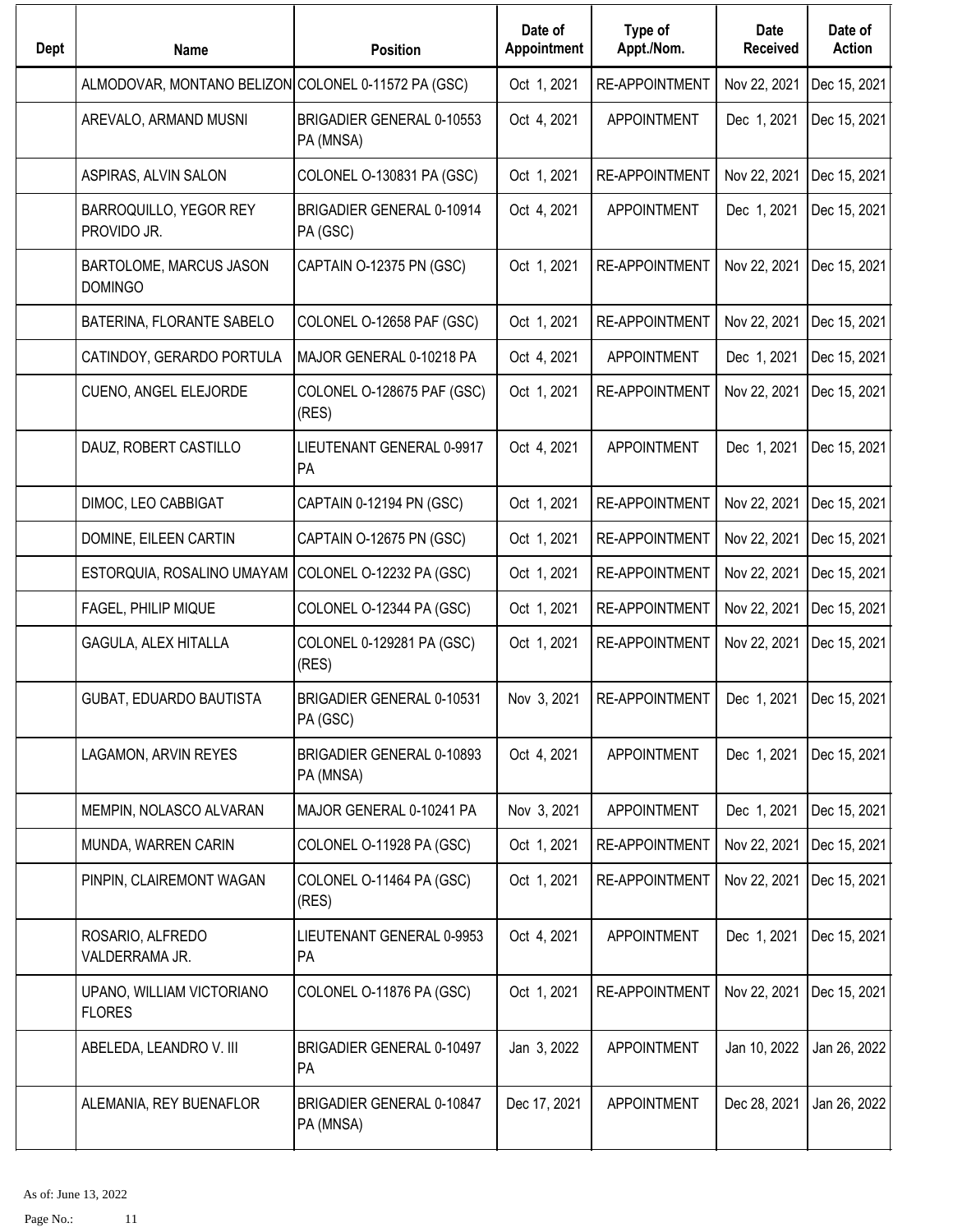| <b>Dept</b> | <b>Name</b>                                   | <b>Position</b>                                | Date of<br>Appointment | Type of<br>Appt./Nom. | Date<br><b>Received</b> | Date of<br><b>Action</b> |
|-------------|-----------------------------------------------|------------------------------------------------|------------------------|-----------------------|-------------------------|--------------------------|
|             | ALMASE, ALDWINE IMPERIO                       | BRIGADIER GENERAL 0-10836<br>PA (GSC)          | Dec 17, 2021           | <b>APPOINTMENT</b>    | Dec 28, 2021            | Jan 26, 2022             |
|             | BAJET, JT TAN                                 | BRIGADIER GENERAL 0-11144<br>PA (MNSA)         | Dec 17, 2021           | <b>APPOINTMENT</b>    | Dec 28, 2021            | Jan 26, 2022             |
|             | BALISI, PEDRO CARAGUIAN JR.                   | BRIGADIER GENENRAL 0-10930<br>PA (MNSA)        | Dec 17, 2021           | <b>APPOINTMENT</b>    | Dec 28, 2021            | Jan 26, 2022             |
|             | BRAWNER, ROMEO SATURINO<br>JR.                | LIEUTENANT GENERAL 0-10052<br>PA               | Dec 17, 2021           | <b>APPOINTMENT</b>    | Dec 28, 2021            | Jan 26, 2022             |
|             | CABANGBANG, RANDOLPH<br><b>GONZALEZ</b>       | <b>BRIGADIER GENERAL 0-11131</b><br>PA (MNSA)  | Jan 16, 2022           | <b>APPOINTMENT</b>    | Jan 17, 2022            | Jan 26, 2022             |
|             | CANLAS, CONNOR ANTHONY<br>DAVID SR.           | LIEUTENANT GENERAL 0-10055<br>PAF              | Dec 17, 2021           | <b>APPOINTMENT</b>    | Dec 28, 2021            | Jan 26, 2022             |
|             | CENTINO, ANDRES CASTOR                        | GENERAL 0-9851 PA                              | Dec 17, 2021           | <b>APPOINTMENT</b>    | Dec 28, 2021            | Jan 26, 2022             |
|             | COSTELO, ANDREW DE LARA                       | MAJOR GENERAL 0-10325 PA                       | Dec 17, 2021           | <b>APPOINTMENT</b>    | Dec 28, 2021            | Jan 26, 2022             |
|             | <b>CUTLER, FREDERICK</b><br><b>MANZANARES</b> | <b>BRIGADIER GENERAL 0-10744</b><br>PAF (MNSA) | Dec 17, 2021           | <b>APPOINTMENT</b>    | Dec 28, 2021            | Jan 26, 2022             |
|             | GALIDO, ROY MABAGOS                           | MAJOR GENERAL 0-10285 PA                       | Dec 17, 2021           | <b>RE-APPOINTMENT</b> | Jan 17, 2022            | Jan 26, 2022             |
|             | LARIDA, JIMMY DECALIT                         | BRIGADIER GENERAL 0-10504<br>PN(M)             | Dec 17, 2021           | <b>APPOINTMENT</b>    | Dec 28, 2021            | Jan 26, 2022             |
|             | NICANOR, ERIC ESPINAS                         | MAJOR GENERAL 0-10628<br>PN(M)                 | Jan 3, 2022            | <b>APPOINTMENT</b>    | Jan 10, 2022            | Jan 26, 2022             |
|             | RACADIO, ROMEO TONEL                          | BRIGADIER GENERAL 0-10542<br>PN(M) (GSC)       | Dec 17, 2021           | <b>APPOINTMENT</b>    | Dec 28, 2021            | Jan 26, 2022             |
|             | RILLERA, ALEX SANTOS                          | MAJOR GENERAL 0-10687 PA                       | Jan 3, 2022            | <b>APPOINTMENT</b>    | Jan 10, 2022            | Jan 26, 2022             |
|             | TORRES, ERNESTO CASTRO JR.                    | LIEUTENANT GENERAL 0-10054<br>PA               | Jan 14, 2022           | <b>APPOINTMENT</b>    | Jan 19, 2022            | Jan 26, 2022             |
|             | AMADAR, EDWIN ENRIQUEZ                        | BRIGADIER GENERAL 0-10640<br>$PN(M)$ (GSC)     | Dec 17, 2021           | <b>APPOINTMENT</b>    | Dec 28, 2021            | Feb 2, 2022              |
|             | ARMEÑA, REX TIANES                            | COLONEL 0-133760 CHS (GSC)<br>(RES)            | Dec 28, 2021           | <b>APPOINTMENT</b>    | Dec 29, 2021            | Feb 2, 2022              |
|             | BAJAO, ADONIS RIZON                           | MAJOR GENERAL 0-10070 PA                       | Jan 6, 2022            | <b>APPOINTMENT</b>    | Jan 10, 2022            | Feb 2, 2022              |
|             | BALAORO, CERILO JR., C.                       | BRIGADIER GENERAL 0-10645<br>PA (GSC)          | Dec 17, 2021           | <b>APPOINTMENT</b>    | Dec 28, 2021            | Feb 2, 2022              |
|             | BERGONIA, DINA FAMULARCANO                    | COLONEL 0-130313 NC (GSC)<br>(RES)             | Dec 28, 2021           | <b>APPOINTMENT</b>    | Dec 29, 2021            | Feb 2, 2022              |
|             | CHEE, WARLITO GARCIA JR.                      | COLONEL 0-130490 DS (GSC)<br>(RES)             | Dec 28, 2021           | <b>APPOINTMENT</b>    | Dec 29, 2021            | Feb 2, 2022              |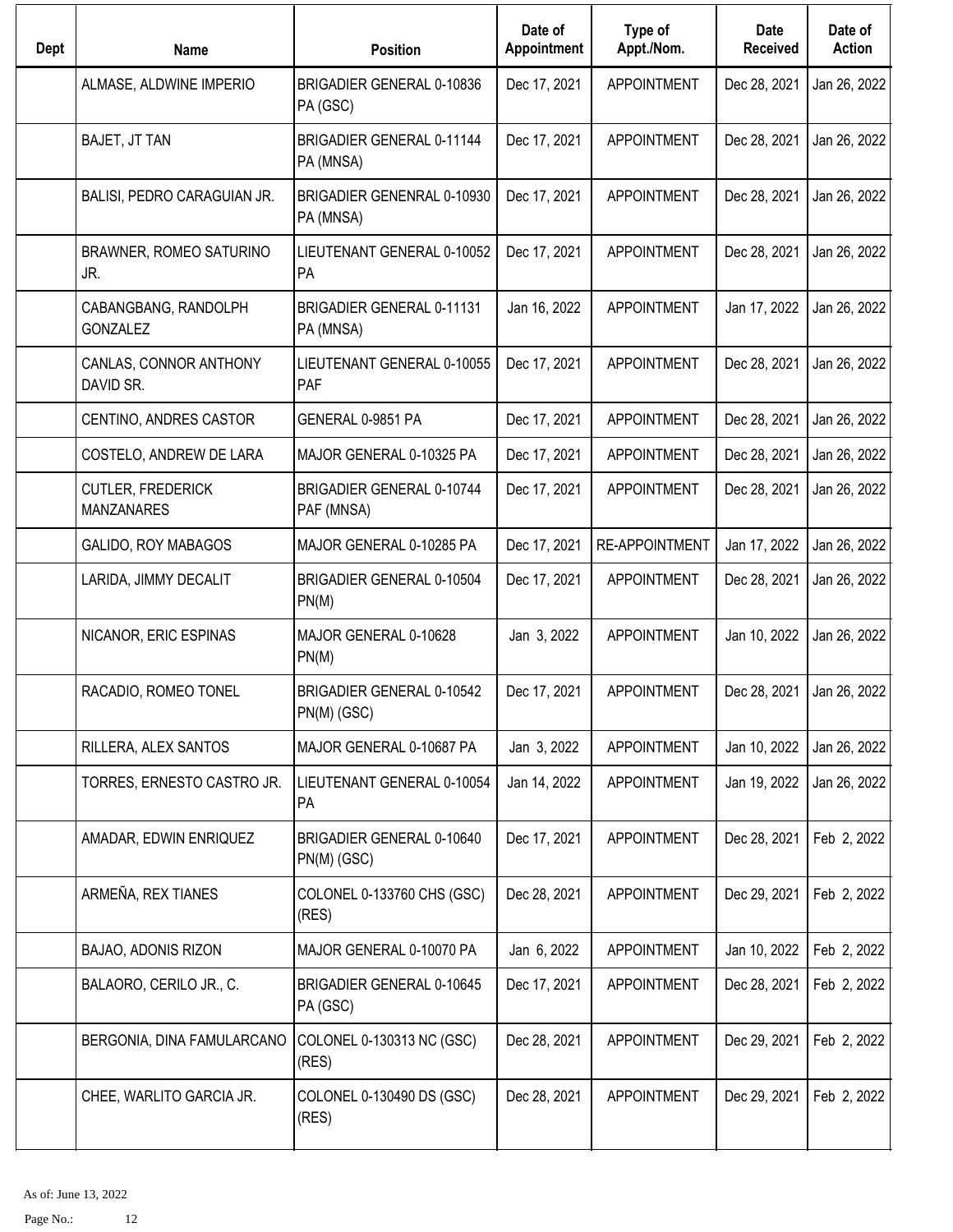| <b>Dept</b> | Name                                      | <b>Position</b>                              | Date of<br>Appointment | Type of<br>Appt./Nom. | Date<br><b>Received</b> | Date of<br><b>Action</b> |
|-------------|-------------------------------------------|----------------------------------------------|------------------------|-----------------------|-------------------------|--------------------------|
|             | CIMATU, JULIO MALAPIT                     | COLONEL 0-130719 DS (GSC)<br>(RES)           | Dec 28, 2021           | <b>APPOINTMENT</b>    | Dec 29, 2021            | Feb 2, 2022              |
|             | FIGURACION, MARCEL DELOS<br><b>SANTOS</b> | COLONEL 0-11862 PA (GSC)                     | Dec 17, 2021           | <b>RE-APPOINTMENT</b> | Jan 17, 2022            | Feb 2, 2022              |
|             | FLORES, AGNES LYNNETTE<br><b>ALMAYDA</b>  | COLONEL 0-15239 PROF (GSC)                   | Dec 28, 2021           | <b>APPOINTMENT</b>    | Dec 29, 2021            | Feb 2, 2022              |
|             | FLORES, ALVIN VENZON                      | <b>BRIGADIER GENERAL 0-10846</b><br>PA (GSC) | Dec 17, 2021           | <b>APPOINTMENT</b>    | Dec 28, 2021            | Feb 2, 2022              |
|             | IBUNA, MICHELLE MISLANG                   | COLONEL 0-130455 NC (GSC)<br>(RES)           | Dec 28, 2021           | <b>APPOINTMENT</b>    | Dec 29, 2021            | Feb 2, 2022              |
|             | MALINIT, AUGUSTINE SAGUN                  | MAJOR GENERAL 0-10594 PAF                    | Dec 17, 2021           | <b>APPOINTMENT</b>    | Dec 28, 2021            | Feb 2, 2022              |
|             | MAQUILING, OLIVER CUTANDA                 | <b>BRIGADIER GENERAL 0-10605</b><br>PA (GSC) | Dec 17, 2021           | <b>APPOINTMENT</b>    | Dec 28, 2021            | Feb 2, 2022              |
|             | PULMANO, CLEOFE CARANZO                   | COLONEL 0-130855 DS (GSC)<br>(RES)           | Dec 28, 2021           | <b>APPOINTMENT</b>    | Dec 29, 2021            | Feb 2, 2022              |
|             | RICO, JONATHAN BALCOS                     | COLONEL 0-131746 MC (GSC)<br>(RES)           | Dec 28, 2021           | <b>APPOINTMENT</b>    | Dec 29, 2021            | Feb 2, 2022              |
|             | ROSE, ADAN FULGENCIO                      | COLONEL 0-136606 CHS (GSC)<br>(RES)          | Dec 28, 2021           | <b>APPOINTMENT</b>    | Dec 29, 2021            | Feb 2, 2022              |
|             | CALAMBUHAY, GLENN JUN<br>CAJILIG          | BRIGADIER GENERAL 0-10609<br>PA (MNSA)       | Feb 10, 2022           | <b>APPOINTMENT</b>    | Mar 2, 2022             | May 30,<br>2022          |
|             | CARANGAN, FERMIN MAGNAYI                  | BRIGADIER GENERAL 0-10853<br>PAF (GSC)       | Feb 24, 2022           | <b>APPOINTMENT</b>    | Mar 7, 2022             | May 30,<br>2022          |
|             | CARLOS, ALBERTO BERNARDO                  | VICE ADMIRAL 0-10205 PN                      | Feb 26, 2022           | <b>APPOINTMENT</b>    | Mar 2, 2022             | May 30,<br>2022          |
|             | DAVID, RENATO PARUBRUB                    | REAR ADMIRAL 0-10288 PN                      | Feb 28, 2022           | <b>APPOINTMENT</b>    | Mar 10, 2022            | May 30,<br>2022          |
|             | GAERLAN, CHARLTON SEAN<br><b>MARTINES</b> | MAJOR GENERAL 0-10061 PN<br>(M)              | Feb 10, 2022           | <b>APPOINTMENT</b>    | Mar 2, 2022             | May 30,<br>2022          |
|             | GONZALES, WILLIAM NADONG                  | LIEUTENANT GENERAL 0-10117<br>PA             | Feb 26, 2022           | <b>APPOINTMENT</b>    | Mar 2, 2022             | May 30,<br>2022          |
|             | LICUDINE, MARVIN LUCERO                   | BRIGADIER GENERAL 0-10154<br>PA (GSC)        | Feb 14, 2022           | <b>APPOINTMENT</b>    | Mar 3, 2022             | May 30,<br>2022          |
|             | LIGAYO, CAMILO ZAMORAS                    | MGEN GENERAL 0-10137 PA                      | Feb 3, 2022            | RE-APPOINTMENT        | Mar 9, 2022             | May 30,<br>2022          |
|             | LUMAWAG, JONAS RECINTO                    | MAJOR GENERAL 0-10353<br>PN(M)               | Feb 28, 2022           | <b>APPOINTMENT</b>    | Mar 10, 2022            | May 30,<br>2022          |
|             | MAMAWAG, WILBUR CARREON                   | MAJOR GENERAL 0-10057 PA                     | Feb 7, 2022            | <b>APPOINTMENT</b>    | Feb 14, 2022            | May 30,                  |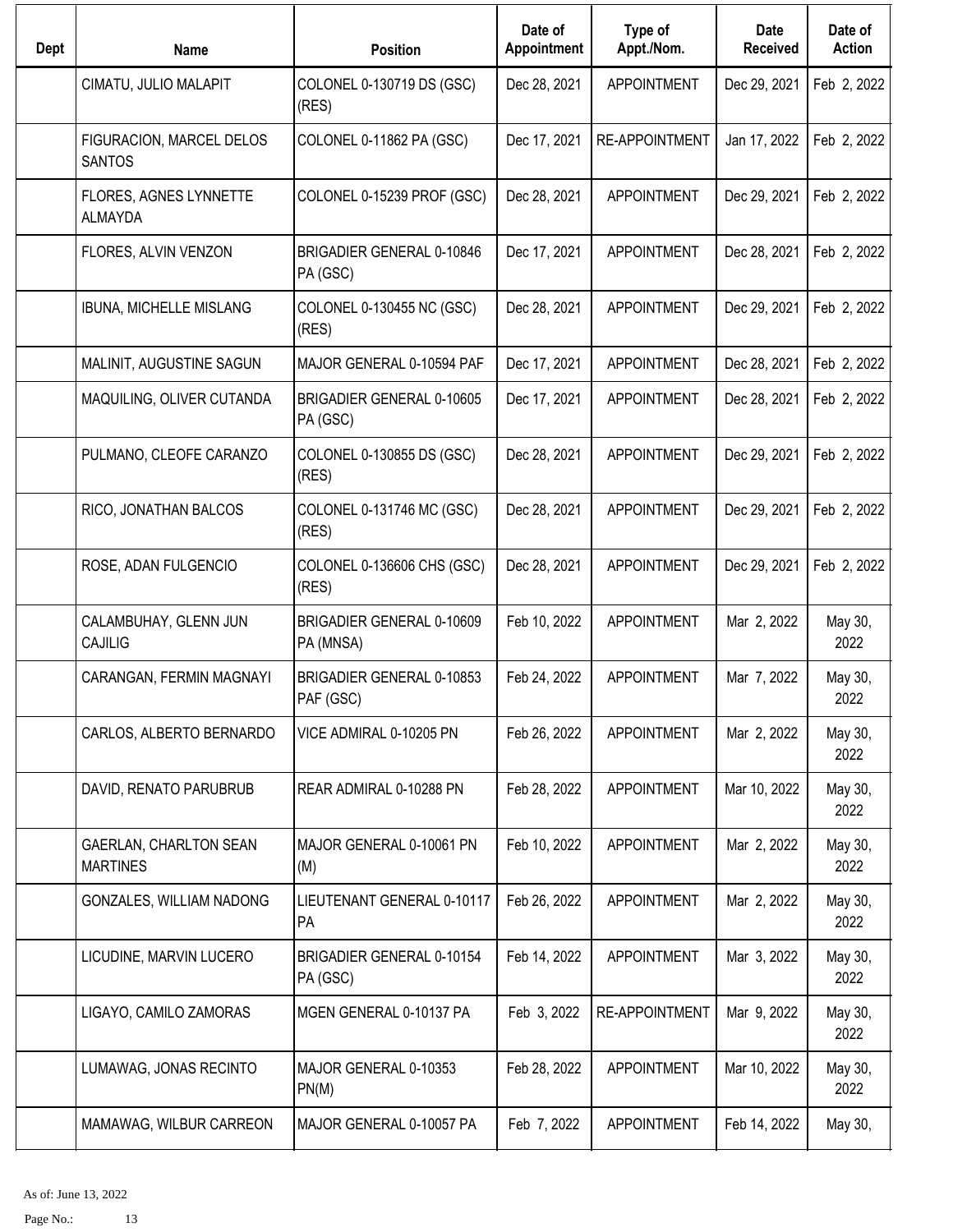| Dept       | <b>Name</b>                            | <b>Position</b>                                                                                                                        | Date of<br>Appointment | Type of<br>Appt./Nom. | Date<br><b>Received</b> | Date of<br><b>Action</b> |
|------------|----------------------------------------|----------------------------------------------------------------------------------------------------------------------------------------|------------------------|-----------------------|-------------------------|--------------------------|
|            |                                        | (GSC)                                                                                                                                  |                        |                       |                         | 2022                     |
|            | MANUEL, ROMULO AGUSTIN JR.             | MAJOR GENERAL 0-10277 PA                                                                                                               | Mar 7, 2022            | APPOINTMENT           | Mar 10, 2022            | May 30,<br>2022          |
|            | MUSICO, ARAUS ROBERT FABIA             | MAJOR GENERAL 0-10381 PAF                                                                                                              | Feb 10, 2022           | APPOINTMENT           | Mar 2, 2022             | May 30,<br>2022          |
|            | ORIO, ADONIS ARIEL GANINAY             | BRIGADIER GENERAL 0-10855<br>PA                                                                                                        | Feb 3, 2022            | RE-APPOINTMENT        | Mar 9, 2022             | May 30,<br>2022          |
|            | PATRIMONIO, IGNATIUS NOBLE             | MAJOR GENERAL 0-10663 PA                                                                                                               | Feb 17, 2022           | <b>APPOINTMENT</b>    | Mar 3, 2022             | May 30,<br>2022          |
|            | REYES, ROMMEL ANTHONY<br>SANTO DOMINGO | VICE ADMIRAL 0-10106 PN                                                                                                                | Feb 26, 2022           | <b>APPOINTMENT</b>    | Mar 2, 2022             | May 30,<br>2022          |
|            | TAGAMOLILA, FRANCISCO<br>GARAYGAY JR.  | COMMODORE 0-11020 PN (GSC)                                                                                                             | Feb 14, 2022           | <b>APPOINTMENT</b>    | Mar 3, 2022             | May 30,<br>2022          |
|            | YECLA, CONSOLITO POLIARCO              | BRIGADIER GENERAL 0-10889<br>PA (MNSA)                                                                                                 | Feb 14, 2022           | APPOINTMENT           | Mar 3, 2022             | May 30,<br>2022          |
| <b>JBC</b> | MENDOZA, JOSE CATRAL                   | MEMBER, REPRESENTING THE<br>RETIRED JUSTICES OF THE<br>SUPREME COURT, JUDICIAL &<br>BAR COUNCIL, FOR A TERM<br>EXPIRING ON 9 JULY 2025 | Jul 9, 2021            | <b>APPOINTMENT</b>    | Jul 19, 2021            | Sep 22, 2021             |